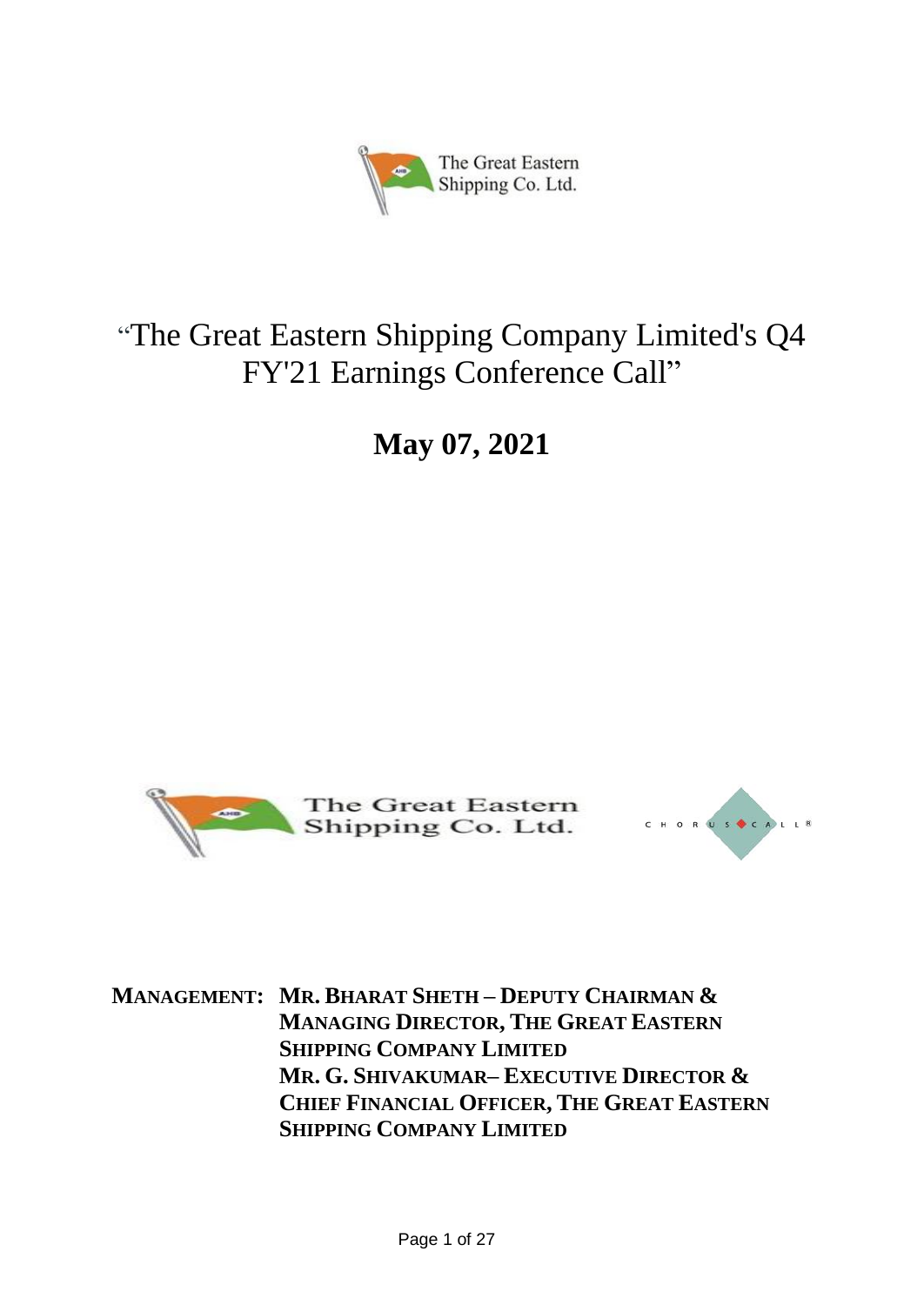

**Moderator:** Good evening, ladies and gentlemen. Welcome to GE Shipping Earnings Call on Declaration of its Financial Results for the Quarter-ended 31st March 2021. At this moment, all participant lines are on listen-only mode. Later, we will conduct a question-and-answer session. At that time, click on the 'Q&A' icon and click 'Submit Request' button.

> I would now like to hand the conference over to Mr. G. Shivakumar – Executive Director and CFO at The Great Eastern Shipping Company Limited to start the proceedings. Over to you, sir.

**G. Shivakumar:** Thank you. Good afternoon, everyone and thank you for coming to attend this conference call to discuss our Q4 and Full Year 2021 Results. As always, we'll take you through a short presentation, where we'll discuss the financials in brief, and we'll discuss the markets and also some other things that we'd like to communicate and then we can move on to Q&A where Mr. Bharat Sheth, our Deputy Chairman and Managing Director is here and we will be happy to answer any of your questions.

> First of all, standard disclaimers apply. There may be some forward-looking statements we make. We are not giving guidance with regard to future earnings. So please keep that in mind.

> First, you may have seen the results already. We finished our board meeting quite late. So, just in case you haven't had a chance, we have declared for the full year FY'21 standalone net profit, this is our reported net profit of Rs.1,030 crores and on a consolidated basis we have reported net profit of Rs.919 crores for the full financial year FY'2021.

> Coming to normalized which is a number that we discuss every time, the normalized standalone profit for the full year is Rs.842 crores. This is because we got a big gain on currency and derivatives during this financial year. And so, stripping that out our normalized profit is Rs.842 crores which translates to an EPS of about Rs.57 per share.

> On a consolidated basis, we have net profit normalized of Rs.759 crores. We have declared a dividend per share of Rs.9. Our net asset value standalone which was Rs.454 rupees as of March 2020 has gone up to Rs.489 a share. This is valuing our investment in Greatship and all our subsidiaries at our cost. When we value all of those investments at the market value of the assets they represent, it's gone up from a range of 488 to 530, to a range of 514 to 562.

> These are the broad numbers which we look at every time. Now let's look at the fleet profile. So we currently have 46 ships, we have one more Supramax bulk carrier due to be delivered to us sometime in the next few days and that will take our fleet to 47.

> Moving on to discuss what's been happening in the markets. We are going to discuss the full year, some of which we have already discussed in the past. Let's see what happened to the crude and product tankers during the year. We saw those great heights in April 2020 when we saw huge oversupply of oil as there was a generalized lockdown in a lot of countries around the world and OPEC was going all out pumping out oil, which meant that ships were taken into floating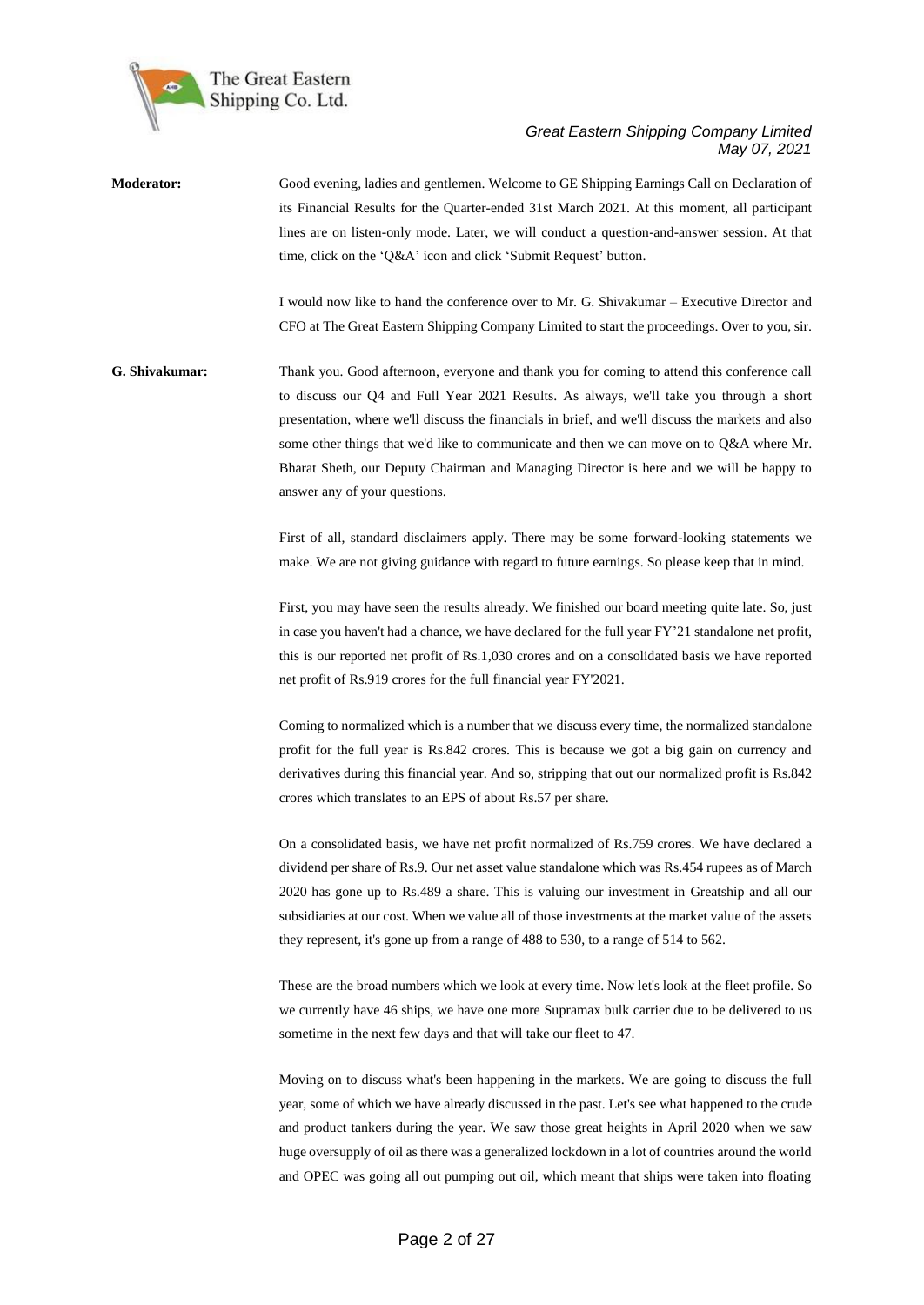

storage and reducing the supply of ships and therefore we saw very high rates for tankers in the first quarter of this year. After that, the rates have come off and have been bouncing maybe a little bit higher than operating expenses. So you can see that where whether it's crude tankers, which is a Suezmax in the green line or a MR product tanker, earnings have been typically around \$10,000 per day. That's mainly because by May, June, the oil supply from OPEC was curtailed, ships got released from floating storage and added to the pressure of the supply of tonnage and therefore rates collapsed. And they've stayed there apart from small little ups and downs from time-to-time. But in general, the last six to eight months have seen very poor earnings in the market for both crude tankers and product tankers. Our crude tankers did not suffer the full brunt of it, because we had some of our Suezmax capacity locked away on contracts and that was done earlier in the year and therefore, we were able to outperform the spot market in the last six months.

What's happening currently, as I mentioned, earnings for both crude and product tankers remain near operating costs. However, demand continues to remain 5 to 6 million barrels a day below pre-COVID level, so we have not come anywhere close to a full recovery. Though there is talk that within the next three to six months, we could get back, we have seen research reports from some of the big research houses, saying that we could get back to that level by end of 2021 but that remains to be seen.

On the supply side, as I mentioned earlier, the floating storage vessels have come back. There is still a little bit of an overhang, but not so much now. Fleet growth has been quite strong, almost 4% for crude tankers and almost 3% for product tankers. And remember, this is in the face of a negative demand growth for tankers. Also, strangely enough, there has been minimal scrapping during the year of tankers, despite the poor earnings, maybe because of some optimism which is there for the future.

Looking at the dry bulk market - if you look at the Kamsarmax earnings, it's almost a mirror image of the crude tanker and product tanker market, in the sense that the Q4 has been very strong, while Q1 was very weak. Again, it was affected by the lockdown, as industrial activity came down in the first quarter of FY'21. This has slowly recovered over the course of the year, and especially led by China, and also strong grain demand as well from China, and therefore rates have picked up. After this, rates have gone up even higher, in fact, rates are at levels which have not been seen since 2010. This is across whether it's a Supramax Bulker or a Kamsarmax or a Capesize, they've reached levels which we last saw in 2010. So there's been strong demand growth across several dry bulk commodities. So it's a broad-based sort of demand pick up, not just a single commodity.

What has also happened, which typically tends to happen when suddenly, the demand for transportation goes up is that port congestion has gone up a little bit. It's now at a level last seen again in 2010-2011. So that's adding to that tightness in the market.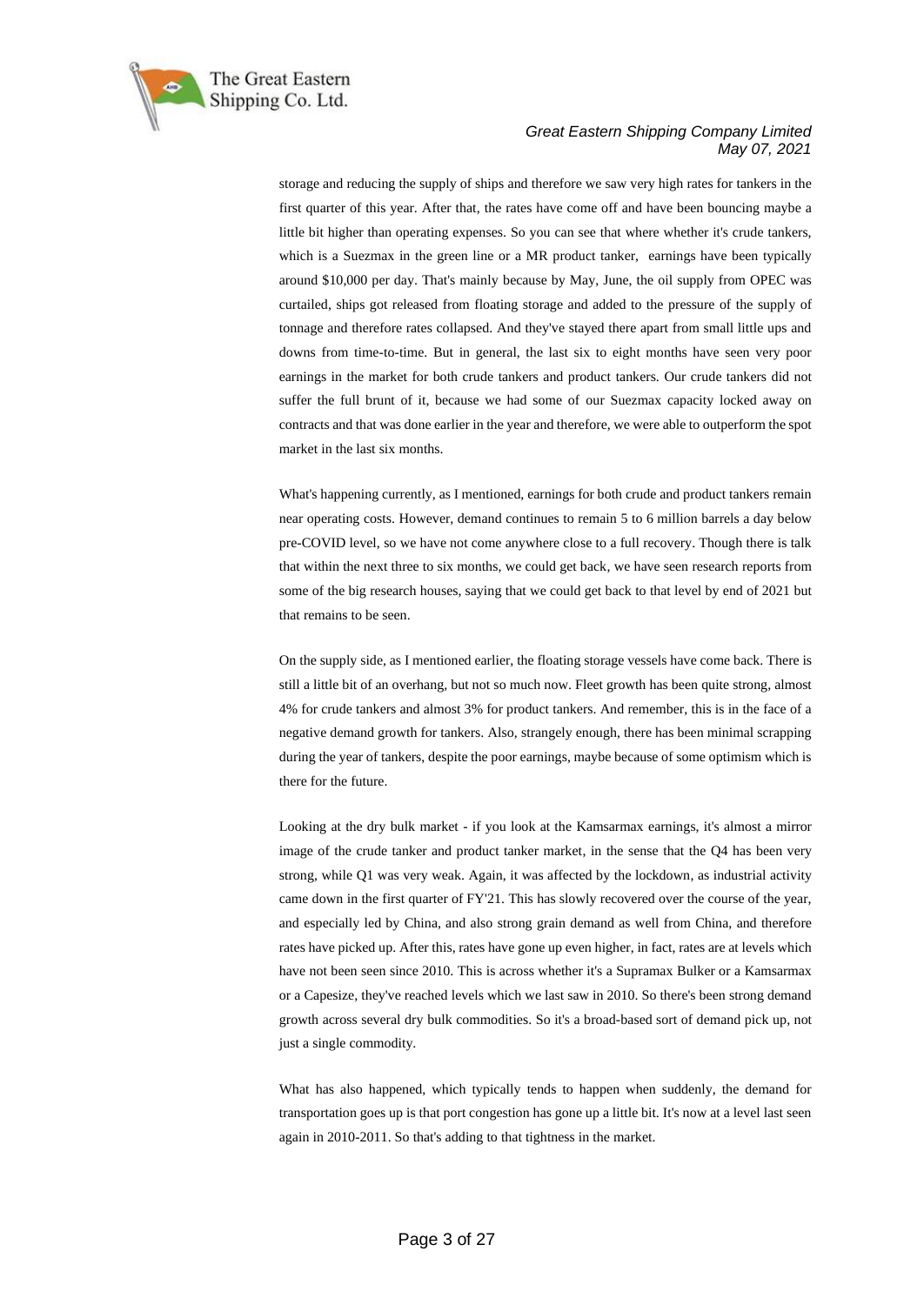

Looking at LPG, the LPG market again saw a very high level in December, we saw rates of about \$100,000 a day in the spot market. Again, this does not directly affect us because all our LPG ships are on time charters, but they come up for repricing from time-to-time typically these are one to two year time charters, and therefore these rates also affect the rates that we get for our time charters. So the LPG earnings have been reasonably strong on average during the year. US exports to Asia remained healthy through most of the year. Also, we had the phenomenon of a large number of vessels undergoing dry dock. If you've been following this market for a long time, you will remember that there were a large number of ships which were delivered in 2015. Typically, those ships have to dry dock for the first time in 2020, which meant a lot of them were removed from service which crunch the supply.

Let's look at what the fleet supply outlook is like. So while we don't know what can happen to scrapping, the order book and this is a statistic which we've been putting before you for the last few quarters, the order book as a percentage of the fleet for product tankers and dry bulk is at its lowest level in the last 25-years. And again, we're only saying 25-years because we don't have the data for before that, maybe it's for a longer period as well, but it's the lowest in at least 25 years.

For crude tankers, where we've seen some ordering, the order book is at its lowest since 2013. So that's eight years. On drybulk and product tankers, it's at really low levels at 7% and less than 6%, which gives some hope to market players on potential tightening of the market in future.

Let's see what happened to asset prices. This is asset prices indexed starting five years ago, indexed to 100 as of 1st April 2016.

On the top left hand corner, you see the Suezmaxes. So they were at a high at that time and they came down by 25% in 2016-17. If you recall that's a time when we bought a few crude tankers, then they went up a year ago, they were very high. They went back to the peak seen in 2016 and then they came off towards winter. But again, now there's been a rise of about 10% in second hand asset values. This is despite earnings being only slightly above operating costs for the last several months, as I mentioned earlier. Similarly, for product tankers you can see that prices were at a high in April '20. It came down significantly towards end of 2020, but again, they've gone up about 5% since then.

In dry bulk, the movement is quite logical. The prices were at a very low level in October, November. Because the markets have picked up so much, they've gone up about 40% to 50% in value within the last six months or so.

In LPG, again, earnings have been quite strong for the last two years at least and therefore asset prices have remained strong. They had a little bit of an upward movement over the last few months as well.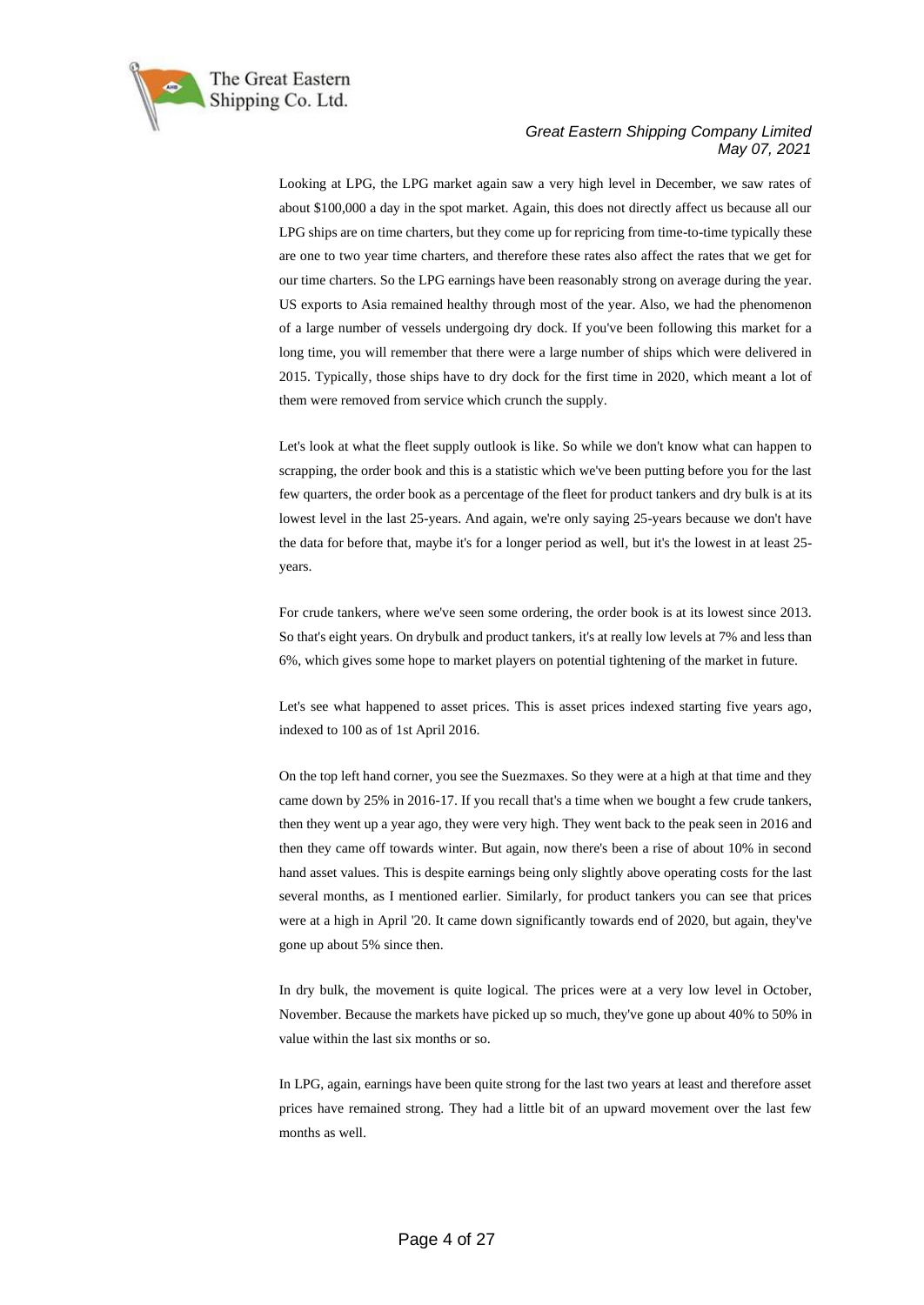

Broadly, on our fleet, crude tankers year-on-year that is from end March '20 to end March '21 dropped in value by about 25%. Product tankers went down in value by about 5% to 10%. LPG went up in value by about 5% to 10% and dry bulk went up in value by 15% to 20% during the year.

Looking at the offshore business, one thing that we found interesting is what's been happening to offshore field discoveries. As we've seen spending go down, that is spending on offshore drilling, exploration, and production, the number of new fields discovered has obviously come down because the activity is lower, less wells drilled, typically tends to mean less fields discovered as well unless you can improve efficiency in a huge way. And number of fields startups also have come down very significantly. Some industry participants expect that this may result in a tightening of the oil price because you have to keep discovering more **oil fields. A** producing field cannot keep producing at the same level forever, it will keep declining at different rates depending on the nature of the field. But it needs to be replaced at some point. And this appears bleak as not much replacement activity is happening which may result in some tightness in oil at some point in the future.

Again, this is on the supply side. You can see on the rigs, almost 40% of the rigs in the fleet are more than 30-years of age. About 12% of the fleet has been cold stacked for more than three years, we've mentioned this before, that these rigs will require a significant amount of expenditure before they can come back into full operation and before they are accepted by the customer. So you will need day rates to go up significantly before these rigs can come back. If rates don't go up much, the longer these rigs idle, and are cold stacked, the higher the amount of money that has to be spent for them to come back.

Similarly for the vessels, about 19% of the fleet is more than 20-years of age. We have almost a similar proportion of the fleet which has been cold stacked for more than three years and therefore may not come back into operation very quickly unless the market picks up in a very big way.

These are our repricings. We have one rig and that's a gray bar in H1 FY'22. One rig which has come off contract, that's aGreatdrill Chaaya. She has not yet got the next contract. We have bid for a business, but we have not got the award yet. And we have to see whether we are in a position to go on hire if we get that contract and to be able to go on hire before the monsoon. Typically, rigs go on hire only before the monsoon, otherwise they have to wait out the monsoon.

We also have seven of our offshore vessels which will be up for repricing in the first half, that is within the first six months of FY' 22. And then you have the repricings which have to happen. So a year from now we have to do one more repricing of a rig and similarly in H1 FY'24 as well.

Looking at some statistics, and this is something that we have looked at in the past and it appears more stark now. So what is this telling us? We start on the left with what was our net debt in March 2016; we had approximately \$110 million of net debt in March 2016. We leveraged up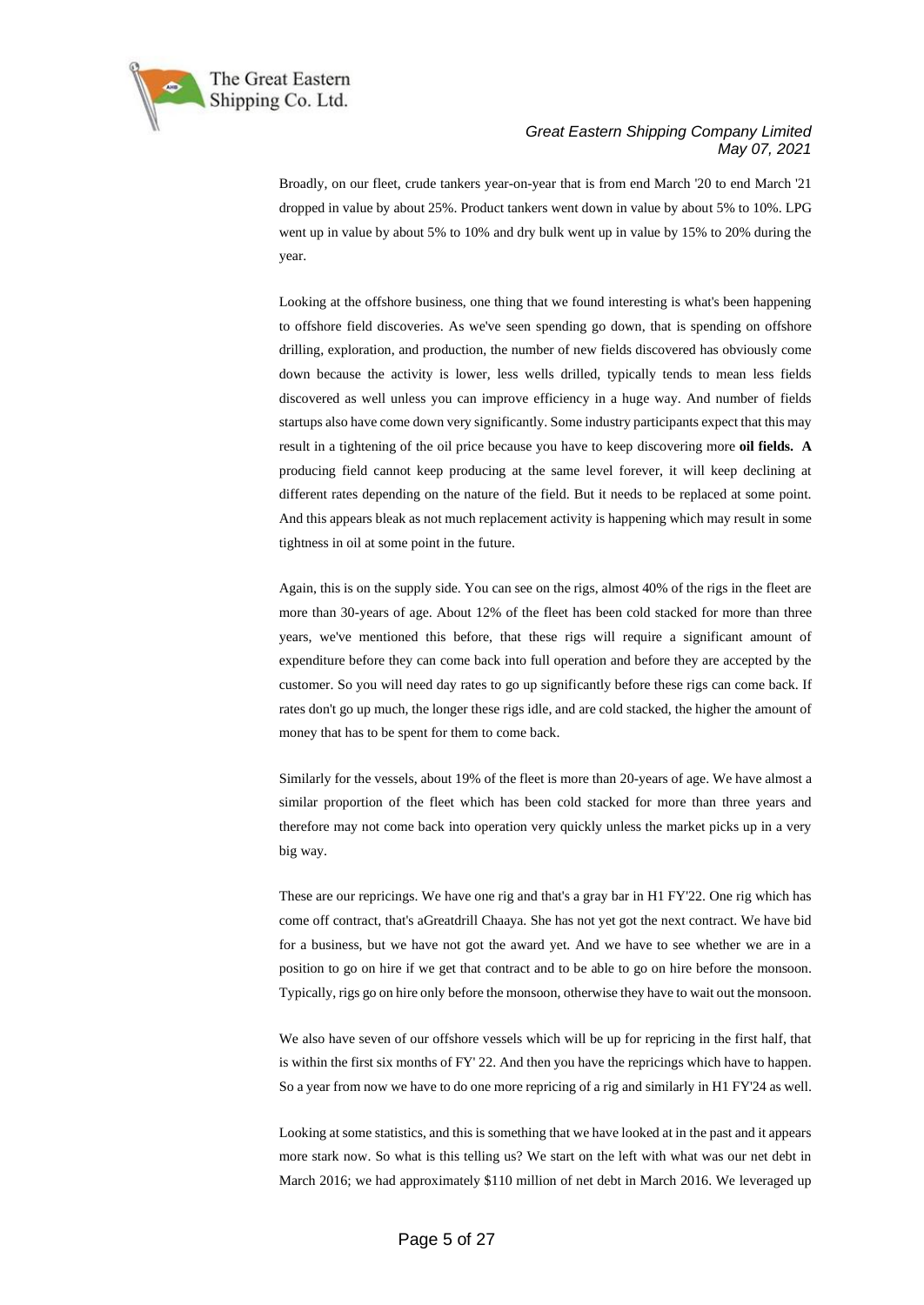

because we saw opportunities to invest. You would remember that the dry bulk market was extremely weak in 2016 and then the tanker market was weak and then we had a period of weakness in the LPG market. We did a lot of CAPEX, we did net CAPEX in the last five years, that is between March '16 and March '21, of approximately \$400 million that is purchases minus sales. However, on a point-to-point basis, you will see that the net debt has gone up by only \$30 million. I'm talking about Great Eastern Shipping standalone, just to clarify. So the leveraging up happened, the leveraging down has also happened because those investments have paid off, they have generated very strong cash flows. If you take all the investments that we have done since 1st April 2016 till date, they have together produced a US Dollar IRR of just under 15%, this is unlevered IRR which shows that model seems to have worked reasonably well. And that's what has enabled us to reduce our net debt pretty quickly as well because of the cash flows that have come from those investments, and of course, our investments that were there earlier as well. So what this also enables us to do is it have given us capacity to expand because now again our debt is at quite a low level and we have cash. So it enables us to do CAPEX again whenever we see the opportunity for doing CAPEX.

The other thing which has worked for us considering net block, we are looking at it in a five year block, on the left is what our consolidated block was in March 2016. Of the consolidated net block, 60% was offshore assets and 40% were shipping assets. Today, thanks to a lot of the investment that we've done in shipping assets. It is flipped around and we are at 41% in offshore and 59% in shipping assets.

This is again a statistic that we show every time, share price to consolidated NAV. I mentioned to you that the standalone NAV is just under Rs.500 a share. The consolidated is somewhere between 510 and 560 per share. So we've taken the midpoint of that. We are currently at about 0.72 price to consolidated NAV.

Thank you. That brings me to the end of this presentation. We are as always very happy to take questions from you.

- **Moderator:** Thank you very much, sir. We will now begin the question-and-answer session. We take the first question from the line of Jagdish Vikas Sarda, an investor Please go ahead. Mr. Jagdish Vikas Sarda has also put up a question on text which says I wish to ask a question, why company is raising 1,000 crores through NCD when company is having cash on books?
- **Shivakumar:** This is an enabling resolution which we do once a year. It keeps the option open for us to raise NCD money when the opportunity arises. Currently, there are no plans to raise money from NCDs because we have no CAPEX plans, the CAPEX related to the one vessel that we have to take delivery, has already been funded. It is an approval which has been taken from the board which can be executed anytime during the course of the year as and when required. So we are not currently in the market to raise an NCD.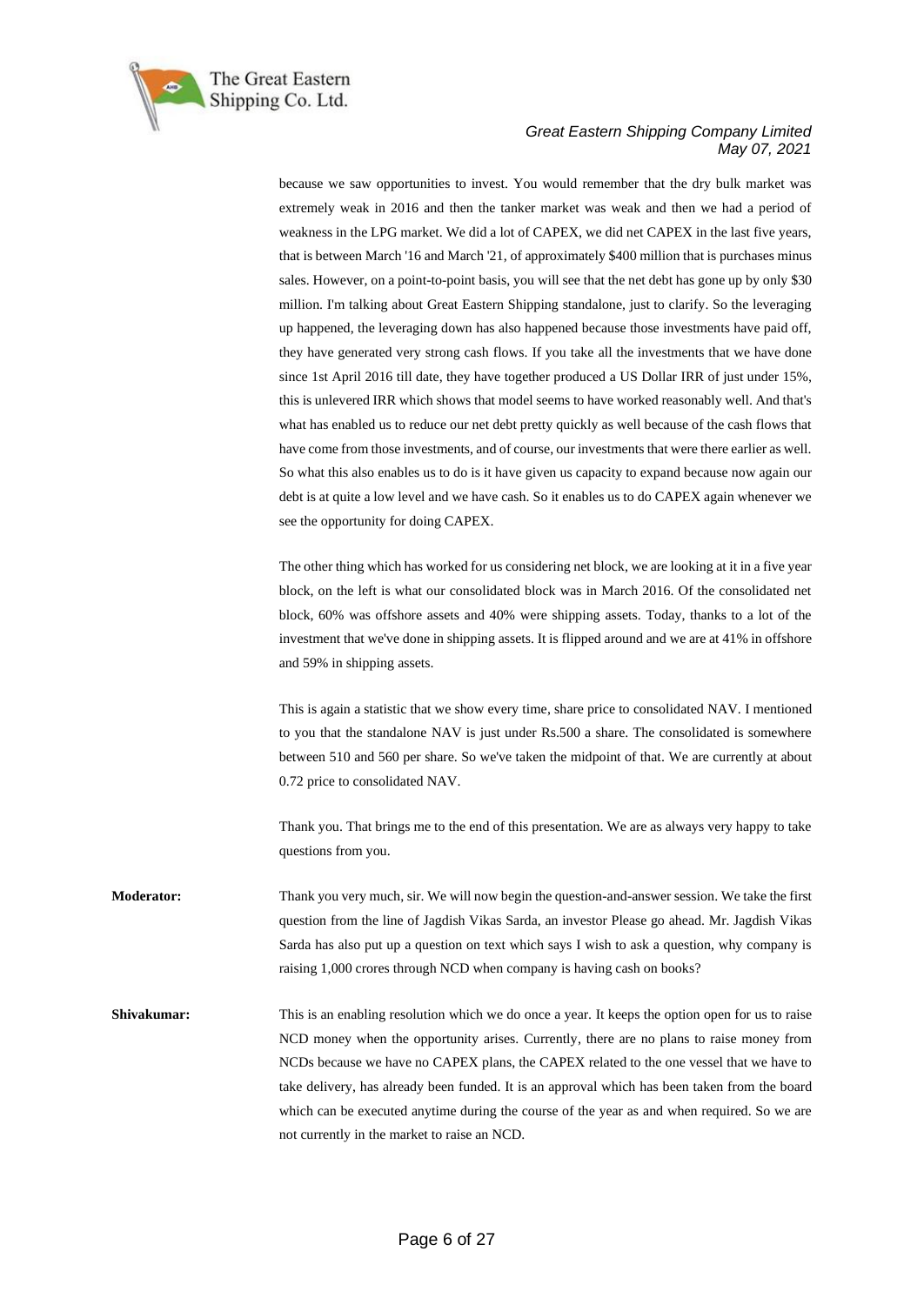

**Moderator:** Thank you. We take the next question from the line of Himanshu Upadhyay from PGIM. Please go ahead.

**Himanshu Upadhyay:** So my first question was on the dry bulk side. You have two Capesizes and number of Kamsarmaxes. And last year, when the market moved on the Suezmax side we had an issue, we could not catch that market, okay, or very near to the top or the realizations. What strategy we are using this time? Because what we are saying is Capesize rates are nearly at \$40,000 is what we are hearing. So those can be real big gainers, if we can get some of those realizations, what is your strategy and what you are doing on that side? Because we have already said that we expect the market to be more volatile from here on last year and two years back also. So we are preparing in that fashion. Can you elaborate on that? How are you playing the market?

**Bharat Sheth:** So first, did I hear you right in saying that on the Suezmax we did not benefit from the big rise that we saw in April and May of the year? So just to correct you, we did significantly benefit from that. We had many of our ships which traded in the spot market. And what we did was at the higher price points, we covered our oldest Suezmaxes for periods ranging from six months to a year. And as the CFO mentioned during his presentation, we also covered another two and a bit of operating days on Suezmaxes by taking a contract of affreightment. So when the market did collapse to earning at operating costs from, let's call it October to March, we had an incremental net income of about \$14 million. So we really benefited from getting that timing sort of almost perfect. Now, as far as the Capes are concerned, we have two Capes as you rightly said, and both the capes are currently in the spot market. Now, pricing takes place daily, and sometimes you will need the market, sometimes you will lag the market, but both our Capes are fully benefiting from the current rally. At some point, we may decide to fix them forward. But we don't think that point is reached yet. There is every possibility of the rates going up even further. As far as the Kamsarmaxes are concerned, out of the seven Kamsarmaxes we own, one we covered in October-November of 2020 for a period of one year. And that will therefore come up for repricing later this year, that was of course covered well before the market rallied in early March, and the second vessel we also covered for one year, that was done in February of '21 and that will come up for repricing in February '22. The other five ships are in the spot market and are benefiting from the increase in earnings. And similarly, although you did not mention the Supramax bulk carriers, all those are in the spot market and they all are currently benefiting from this rally.

**Himanshu Upadhyay:** My second question was on tankers side, both product and crude tankers, we have seen the rates to be extremely low, and the price of steel has increased dramatically. Scrapping has been pretty low or we are not seeing any increase in scrapping. How are you looking at those markets and what are your expectations of those two markets? Generally we would have expected this scrapping to increase. But the scrapping remains pretty low specially in product tankers. So what are your thoughts on what are you doing in those two markets?

**Bharat Sheth:** Yes, so you're quite right that in spite of both the crude and the product market being significantly challenged, we ourselves are very surprised of two developments; one is very poor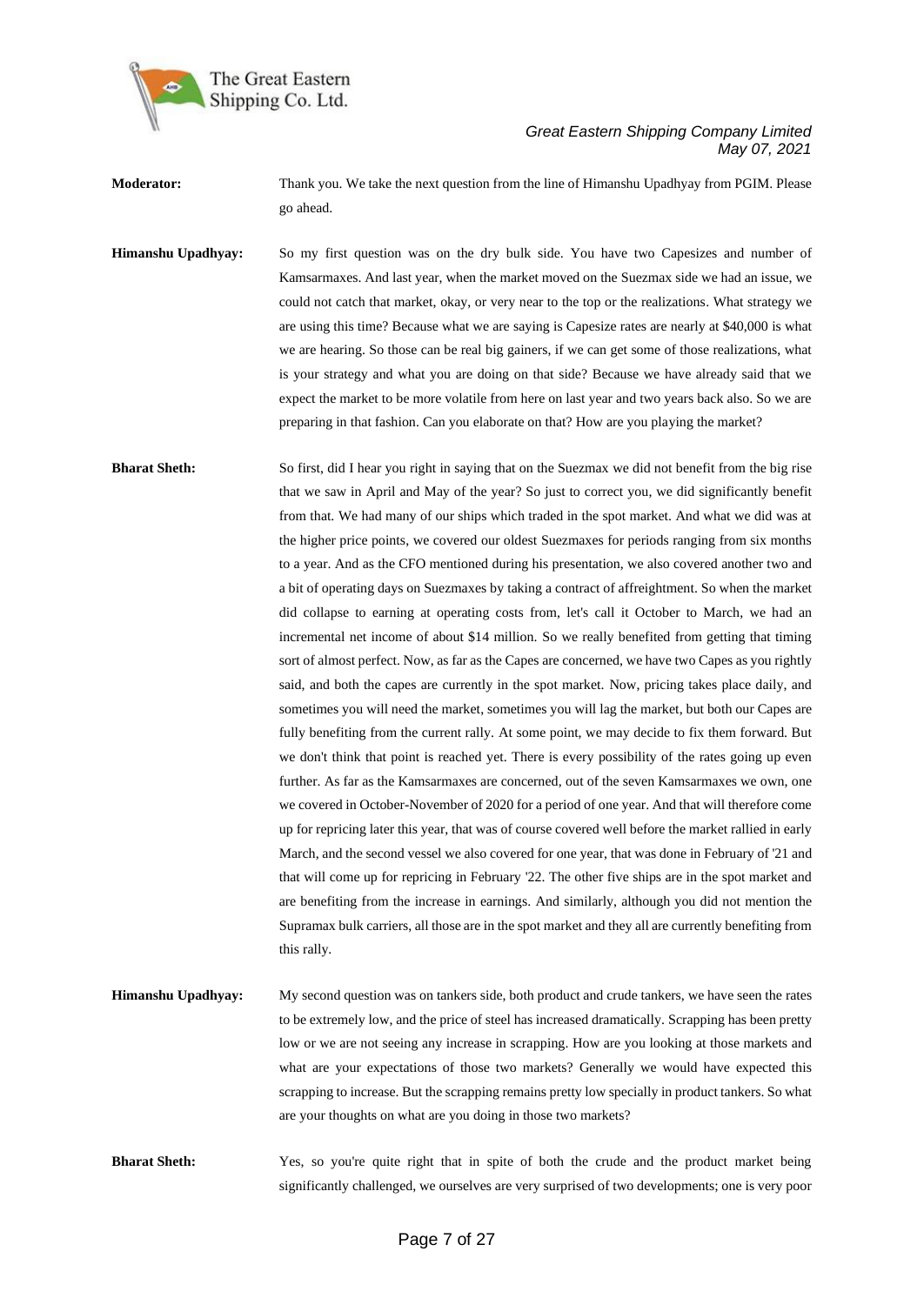

scrapping and the fact that values of the ships are going up. And we can only guess because scrap prices also are at multi-year highs and scrap tends to follow what is happening in the steel market. So it's scrap prices at multi-year highs. We are as surprised as you as to why additional scrapping is not happening. But as night follows day, it will happen because there are lots of regulatory changes that are coming in the next couple of years, so it's all accumulating to be scrapped some time. We can only guess and I think our current guess is that there is optimism in the market really driven by two factors; one is OPEC plus themselves having announced that gradually they will be enhancing production by about 2 million barrels a day. So that much more oil coming into the market for transacting. And also there is some talk about Iran possibly coming out of sanctions in the new US political regime. And if that were to happen, that can possibly add to another 1.5 million barrels of oil to be transported. So if all this were to happen… 3.5 million barrels of oil to move and if let us say, later in the year, many economies do go back to functioning to pre-COVID times, all that will lead to a big demand increase. You're already seeing crude oil at close to \$70 and, again, it is all being led by optimism of demand picking up later this year. So, our guess is that people are sort of hoping before they need to scrap those older ships that they will get the equivalent of one last hurrah. And we did see this last year if you recollect when our own vessel that was imminently due for scrapping, earned the highest six month average rate in its history. So sometimes the old ships can suddenly pick up a lot of money. And I guess, this is only guessing, that is the reason why people are not scrapping.

**Himanshu Upadhyay:** In the presentation, we have shown that the number of wells drilled is reduced dramatically and the price of crude is nearing \$70. Do you think the offshore market is now being more ripe for the upmove or at least day rates are starting to improve, what is happening in that market, if you can give some commentary on the market it would be helpful?

**Bharat Sheth:** Sure. So potentially, the answer is yes. There has been some level of tightening in the rig market. And if you see the repricing of our own rig, we were just awarded the contract I think it was a couple of weeks ago. And that was approximately 40% higher than what it was earlier. And there is every possibility that if you get a sudden spurt… I mean, we are seeing it in every commodity, oil too is not an exception, it's moved from 20 bucks to 70 bucks. And there is talk that oil will continue to go up, particularly as demand picks up. And if that were to happen, and as the CFO showed in one of the slides, there is a lot of older rigs which would really find it a challenge to satisfy customer demand. So it is possible that the tightening may continue in the months and years to come, that is possible because we have seen a period of under investment. Now whether that happens or not will obviously depend on lots of factors and we would refrain from trying to second guess that market. On the boat side, I think that's going to take longer, boats will lag the rig market. So if there were to be a recovery, I think it will be led by the rig market and then followed by the boat market because the current utilization level in the boats is lower than what it is on the rigs.

**Moderator:** Thank you. The next question is from Jeet Gala from Centra Advisors LLP. Please go ahead.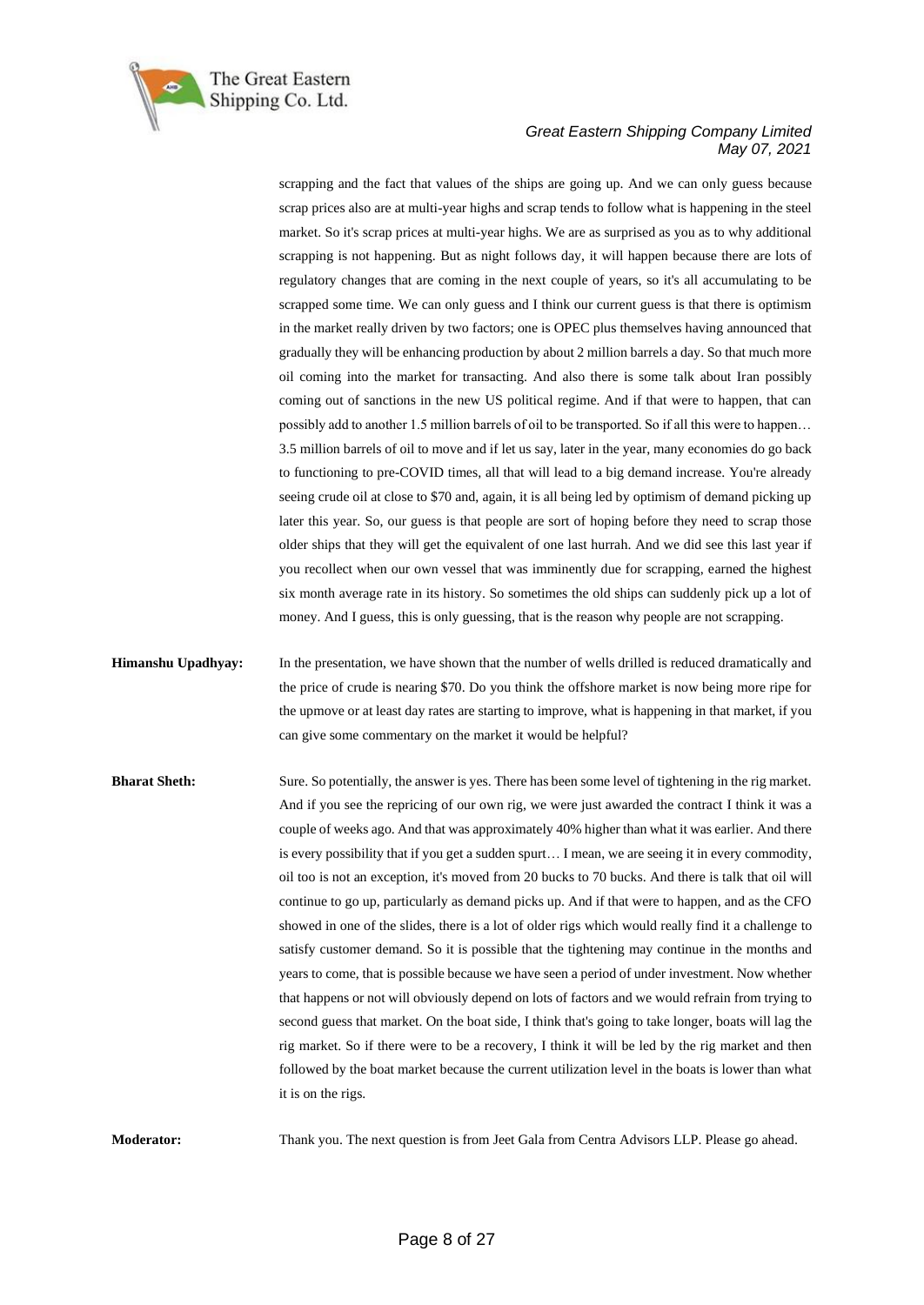

| <b>Jeet Gala:</b>    | Sir my first question is on asset pricing and eventual CAPEX program. So sir in the previous          |
|----------------------|-------------------------------------------------------------------------------------------------------|
|                      | quarter and in the chart which shows the asset prices, we can very well see that over the last 12     |
|                      | to 15 months, the asset prices have been correcting very well. And it's been actually worth the       |
|                      | wait by sitting on the sidelines and not getting on to the buying spree. But in today's presentation, |
|                      | we have seen that the asset prices have started to bounce back. So just wanted to know the view       |
|                      | on asset prices, I mean, do you really want to sit on sidelines further? Do you again see the asset   |
|                      | prices going to dip further? Or would you want to start getting onto the CAPEX plans?                 |
|                      |                                                                                                       |
| <b>Bharat Sheth:</b> | So let me just rewind to April 2020. In the first three months, that is April, May, June of 2020      |
|                      | because of COVID we were not in a position to acquire anything because there were no                  |
|                      | movement. Even if you can buy a ship, you couldn't get your people out there to transact. So the      |
|                      | first few months of FY'21 were lost on COVID account. We then got into a buying mode. I think         |
|                      | the price rally caught us to rise. We need more time to go and spend money and we were clearly        |
|                      | struggling with all these restrictions on Indian seafarers. So we had to be careful not just buying   |
|                      | ships because you obviously have to get your people out of the ship, etc. So we consciously did       |
|                      | it one step at a time. Unfortunately, what has happened is prices have rallied a great deal. And      |

today, if you ask me, I would say that we are really priced out of the four sectors we are in. So we would now not be looking at this moment at doing any further CAPEX unless of course, prices were to recorrect and come down, but they are ahead of our price points. And as the CFO pointed out, we've been very careful with the way we've allocated capital. And over this five year period on 20 acquisitions that we've made, we've obviously done very well. On each of our acquisitions, we are well into the money. So it's a 20-0 record in our favor at the moment. And that's only happened because we've been very careful with the way we've allocated capital. So we will remain disciplined. If prices come to our price points, we continue to buy and if they

**Jeet Gala:** Sir, SCI bids, is the bid stopping you from any CAPEX in the sense that once the bid is allotted or you get the opportunity to acquire SCI, you will have to set aside some cash for that acquisition, right. So, is it that you will be able to do only SCI and not anything in the secondary market or you can do both the activities together because…

don't we will have to let that opportunity go. So we will not be a momentum buyer.

**Bharat Sheth:** Let's not look at SCI. We are just focused on looking at acquiring ships from the second hand market if we can. We came very close to finalizing some new building contracts for crude oil tankers. Unfortunately, it did not work from the seller side. We were there to transact but the seller, unfortunately, after agreeing to a price, did not consummate the transaction. Having said that, currently, immediately, I'm saying even if we were to get our price points because of what's currently happening on the COVID issue, we are really going to find it a challenge to move our seafarers around towards any further acquisitions. So when prices are where they are, a) we are not buyers, but b), we are also constrained at the moment due to this big rise in the COVID count.

**Jeet Gala:** Sir, my second question is on dry bulk. We've seen the freight rates becoming stronger in the last couple of months and it's been mainly because of the commodity-driven rally led by China.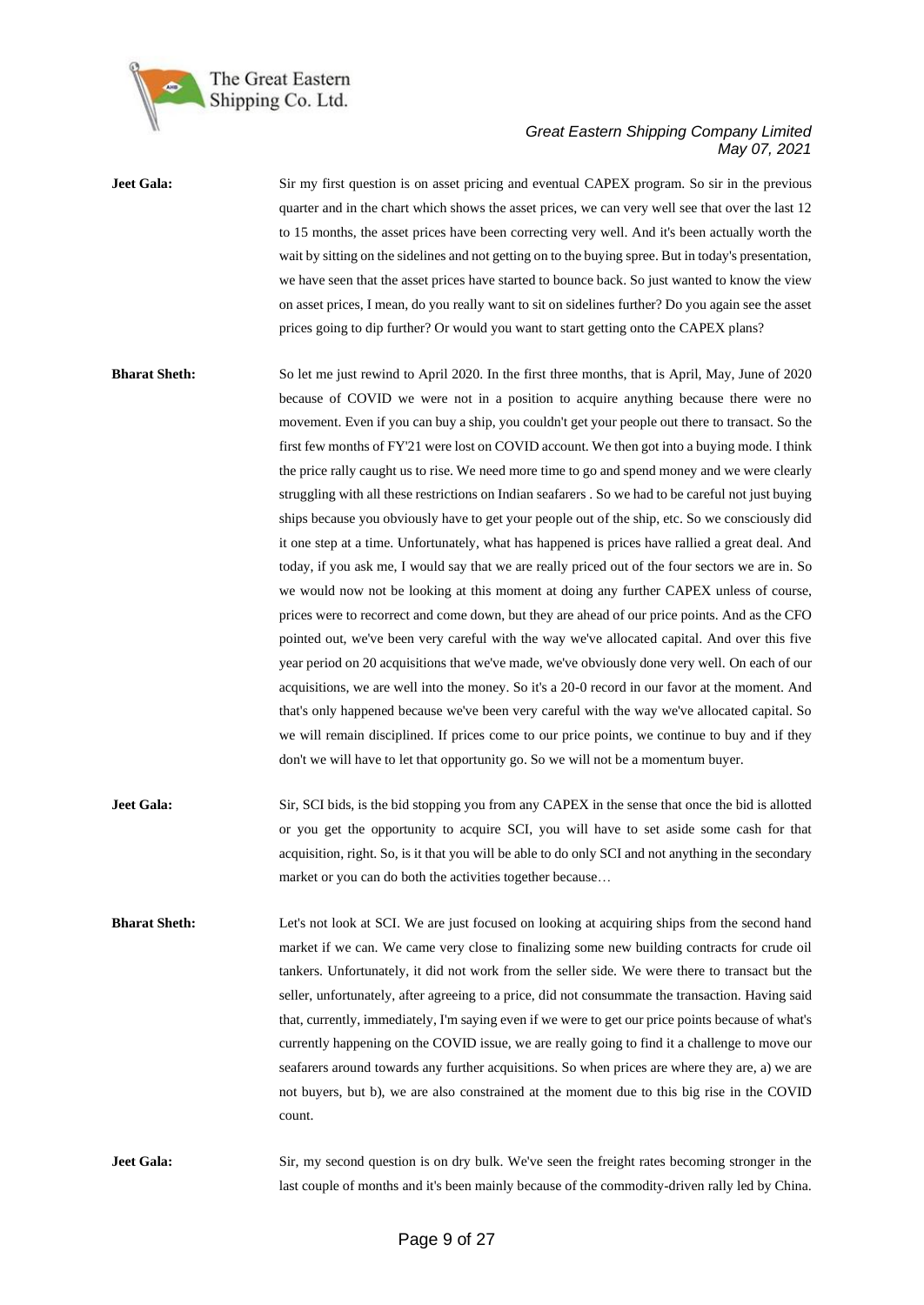

And sir most of the people around talking there is a stronger rally, I mean, the commodity demand is going to stay here for longer. So, I just wanted to know your view on the freight rates, I mean, is it going to be a whipsaw, or kind of a temporary phenomenon, like two, three months or the rates are going to remain stronger for longer?

**Bharat Sheth:** Well, that is one thing we don't know. I've always said we are positioned sort of to benefit from both. Eventually we want volatility, right. So we will benefit not if there is a secular bull market, because then you are priced out. So eventually, for us, whether they are short term markets or long term markets, these are things difficult to call. All we look at is when asset prices come to our levels, we should always have the liquidity and the capability to strike. And if the markets rally, we should also have sufficient spot tonnage to benefit from it. And that's how we are currently positioned. Historically, freight rates in the dry bulk market have always done well when commodity prices are strong, because the shipper looks at freight as a percentage of the commodity. And if you see today, just to give you an example, freight rates, if you take iron ore, which is seeing its biggest bull run possibly since pre-Lehman and spot iron ore is now \$200 a ton and the rates on the long haul Brazil, China which is the most sought after trade, freight rates are a little over \$30/t, which is 15% of the commodity. And we have seen the long term median of freight to commodities about 20% but we've seen this go as high as 40% and 50% of the commodity price. So if we were to go back what we have seen in the past and I don't know if we will or will not, then, obviously, there is a long way for freight rates to go up.

**Jeet Gala:** If the freight rates are going to remain here for longer period, what do you think the impact is going to be on the order book on the dry bulk side, I mean, are there newbuildings going to be ordered very easily or your IMO 2030 is going to stop people from ordering, what is your expectation of the chain which is expected on the order book side?

**Bharat Sheth:** So, again, if history were to repeat itself... and often history does repeat itself, ship owners are their worst enemies and we have seen lots of people get excited very quickly. And there is every possibility that if this market were to continue either the present levels or even higher numbers, people will order. And we've seen that happening every time in the past. So, there is no reason for it not to happen again. We are already seeing this in the container space. As you are aware, the container market is seeing its best market ever and we are now witnessing a lot of ordering taking place in the container space. Having said this, shipyards are now getting filled. So even if people were to order right now, it is possible that some of the ships may not hit the water till '23 or '24, but that's very difficult to tell. Because one never knows what is the total available capacity at any point of time and shipyards if you see the way they run their book, they do want to be diversified, so, they will take orders for containers, they will keep some capacity for dry bulk, they will keep some capacity for crude tankers, they will keep capacity for offshore assets and so on and so forth. So one never knows the precise capacity, but going by history it just depends on the length of the bull market.

**Jeet Gala:** Even in a scenario where there is no clarity on the propulsion systems, even knowing that people will go ahead with ordering in euphoria?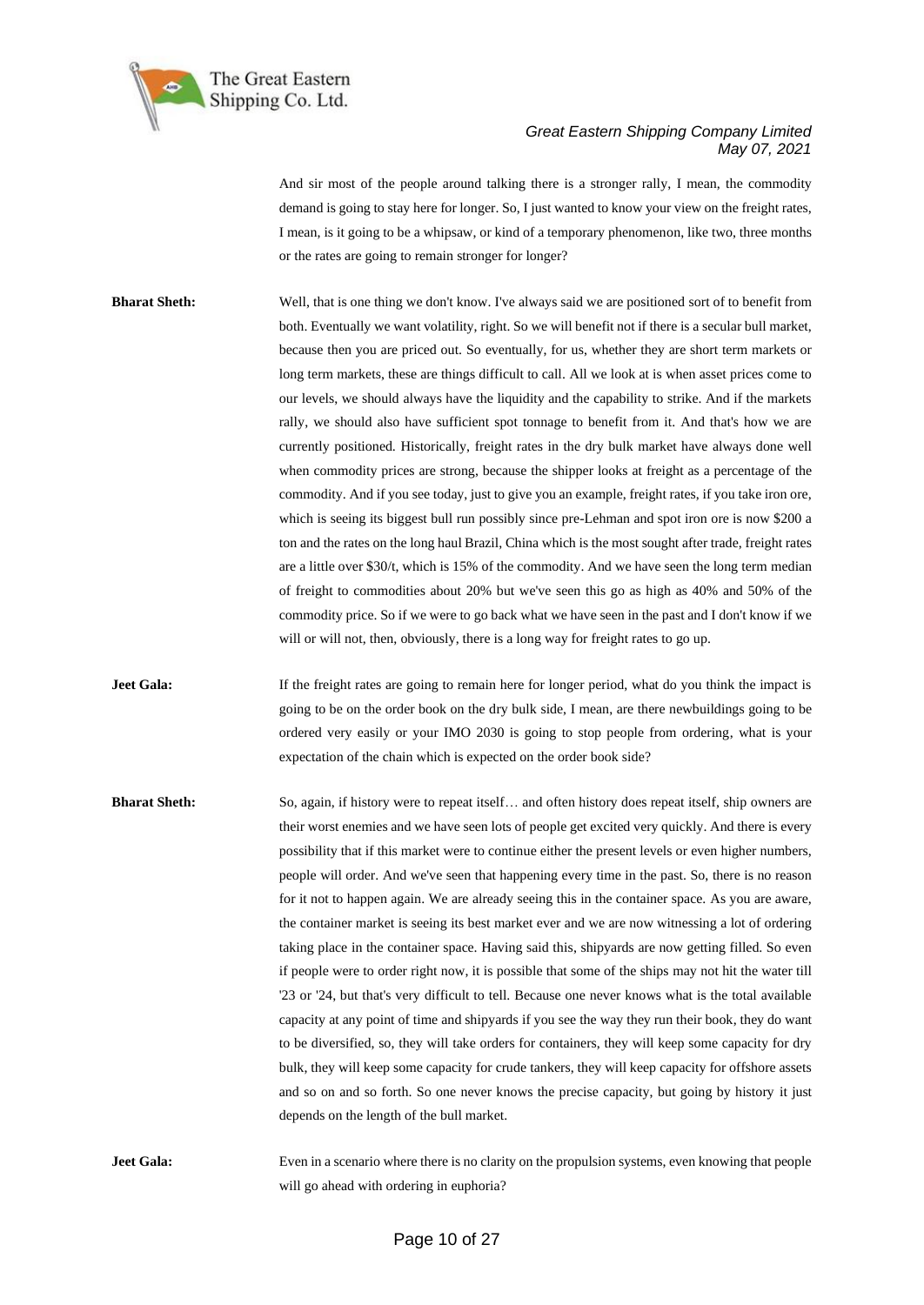

| <b>Bharat Sheth:</b> | Because greed has always taken precedence over logic.                                                                                                                                                                                                                                                                                                                                                                                                                                                                                                                                                                                                                                                                                                                                                                                                                                                                                                                                                                                                                                                                                                                                                                                                                                                                                                                                                                                                                                                                          |
|----------------------|--------------------------------------------------------------------------------------------------------------------------------------------------------------------------------------------------------------------------------------------------------------------------------------------------------------------------------------------------------------------------------------------------------------------------------------------------------------------------------------------------------------------------------------------------------------------------------------------------------------------------------------------------------------------------------------------------------------------------------------------------------------------------------------------------------------------------------------------------------------------------------------------------------------------------------------------------------------------------------------------------------------------------------------------------------------------------------------------------------------------------------------------------------------------------------------------------------------------------------------------------------------------------------------------------------------------------------------------------------------------------------------------------------------------------------------------------------------------------------------------------------------------------------|
| Moderator:           | Thank you. The next question is from Chris Norona, private investor, please go ahead.                                                                                                                                                                                                                                                                                                                                                                                                                                                                                                                                                                                                                                                                                                                                                                                                                                                                                                                                                                                                                                                                                                                                                                                                                                                                                                                                                                                                                                          |
| <b>Chris Norona:</b> | I have a couple of questions. I've been a shareholder for many years and last year I attended one<br>of the quarterly reports where you said the bulk of the revenue was on the spot market as opposed<br>to time charters. Has that strategy changed a lot in view of the rates fluctuation over the last six<br>months?                                                                                                                                                                                                                                                                                                                                                                                                                                                                                                                                                                                                                                                                                                                                                                                                                                                                                                                                                                                                                                                                                                                                                                                                      |
| <b>Bharat Sheth:</b> | The answer is no, the strategy broadly remains the same, give and take a couple of percentage<br>points. What we do just like when we acquire assets, we have determined some broad price<br>points that we will be happy to buy into and some broad price points that we would be happy to<br>sell into. And we follow a very similar strategy when we run spot and when we also fix ships<br>out for one year or longer. There are certain price points at which we would be happy to be<br>overweight, running ships on fixed period income and there will be price points at which we are<br>okay to run everything spot. So, just at the moment if you see on crude oil and petroleum<br>products, because the rates are so very weak even though we can earn contango rates by fixing<br>out for 12-months, we are not going to get tempted to do so, we will continue to run spot. On<br>the gas because the rates were very healthy and profitable and gave us very-very strong yields<br>relative to investment value, we have gone and fixed for periods ranging from one year up to<br>two years. On the dry bulk, a significant majority of our vessels are trading spot and thank God<br>for that. So, we are in a position to take plenty of advantage, but there could be price points<br>depending on where this rally leads to, there could be points where we will then again switch<br>from being more biased towards fixing ships for one year, two years, etc., We like to run ships<br>for by and large. |
| <b>Chris Norona:</b> | I just wanted to go back to some of the charts which were presented on the offshore business<br>and you basically provided input in that there are some green shoots appearing in that particular<br>business. But also to say that the future is difficult to forecast. At what point do you have a Plan-<br>B for that particular business, in other words, it's a situation where the assets are not really<br>contributing to the extent to represent the capital invested in them. So at what point does the<br>company decide to make that decision?                                                                                                                                                                                                                                                                                                                                                                                                                                                                                                                                                                                                                                                                                                                                                                                                                                                                                                                                                                     |
| <b>Bharat Sheth:</b> | Yes, so again, we've seen from our previous experience in this very same sector, that often we<br>go through a lean phase for a number of years. And then because of significant underinvestment<br>in the sector, you suddenly get a big rally. And so long as we can afford it and at the moment,<br>obviously, we can, we are better off just taking what we get holding on to the asset, because<br>we've seen the speed at which these things can it turns on a dime. And in our own history, we<br>have seen assets that we have had to idle, and I'm talking about rigs for up to three years and<br>then we've seen the market go up in excess of 600% within less than 12-months. So every time<br>we reprice a rig, we hope that we can reprice it at a number that is good enough to keep the debt<br>servicing going. And so long as we can do it, then you've got a free option on the equity portion<br>of the rig.                                                                                                                                                                                                                                                                                                                                                                                                                                                                                                                                                                                              |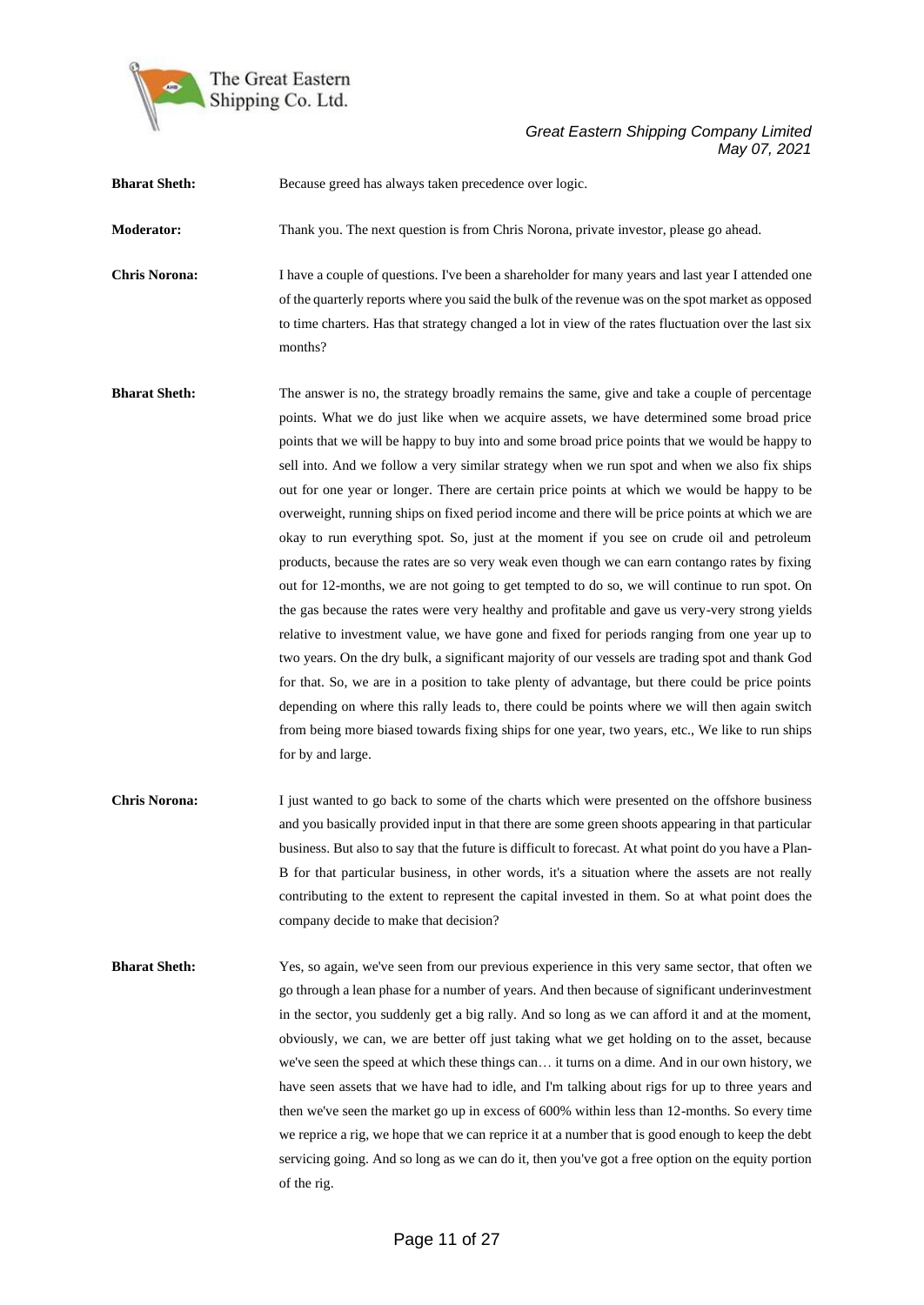

**Chris Norona:** I'm not a finance professional, I'm just a plain garden variety businessman. You had a calculation called normalized financial reporting where you swap the debt and convert it to a synthetic US dollar debt. This to some extent, results in about 15 points shaved off the earnings per share. As opposed to just borrowing directly in US dollars and hedging is that a completely much more expensive option?

**Bharat Sheth:** There are two reasons why we finance it the way we do. So number one, even if it was dollar debt, right, the accounting standards requires us to revalue it since we report in rupees. So even if we were to fund it directly as an ECB loan in dollars, if there was a rupee movement, whereby the rupee weakened vis-à-vis the dollar, it would have the same impact as it does through the synthetic transaction on the currency front. On the interest rate front, where we go from floating to fixed and then there are lots of other variables we have to look at and which also has a bearing on the reported earnings. So at times, you tend to benefit from it, at times, you tend not to benefit from it, but over the tenor of the loan, it all sort of works out to balance the impact.. So, this year if you saw we had enhancement on our earnings per share, and in the previous years, we've had a negative impact on earnings per share. But these are all notional numbers, right. And that's why we always try to show normalized earnings. The other reason why we do the bond financing as opposed to ECB, because it allows us to effectively leverage more within our constraints. As you can see, when you do a 10-year bond, you've got lots of free cash which you're generating since you don't have to repay the principal over a 10 year period. So we try and balance the percentage that we have in the ECB route as well as look at the bond route. Roughly, 70% of our financing is through the bond route, 30% is direct borrowing from the dollar market through the ECB route. Also, the bond route provides one other flexibility which is that we can acquire some older assets, which we'd like to acquire which cannot be done necessarily in the ECB market where banks are a little more stringent on sort of the age that they would be willing to finance. So it's a combination of multiple factors on why we use the bond route.

**G. Shivakumar:** One more factor I'd like to add here, remember that we are counter-cyclical buyers, the assets that we are buying, we are buying at a point when the prices are low, which means that the earnings are weak. At that time, if you do a normal dollar loan, you will have repayment starting three or six months from the date that you acquire, which puts a lot of pressure on the cash flows in a weak market. And then it makes it difficult to do too many of those CAPEX transactions. If you're doing that value buying, it helps to have only interest payments for some period because you're waiting for the market recovery to come.

**Moderator:** Thank you. The next question is from Rajakumar Vaidyanathan, an individual investor, please go ahead.

**R Vaidyanathan:** My question is, given that your shipping market, the asset values are not as lucrative and we cannot deploy the cash and given the offshore market is very tight now, so would it not be kind of prudent to look at some acquisition of rigs or look at acquiring companies which are into offshore, because they are all trading at a very depressed valuation, so are we looking at any kind of an asset acquisition or a company acquisition on this offshore space? The other thing is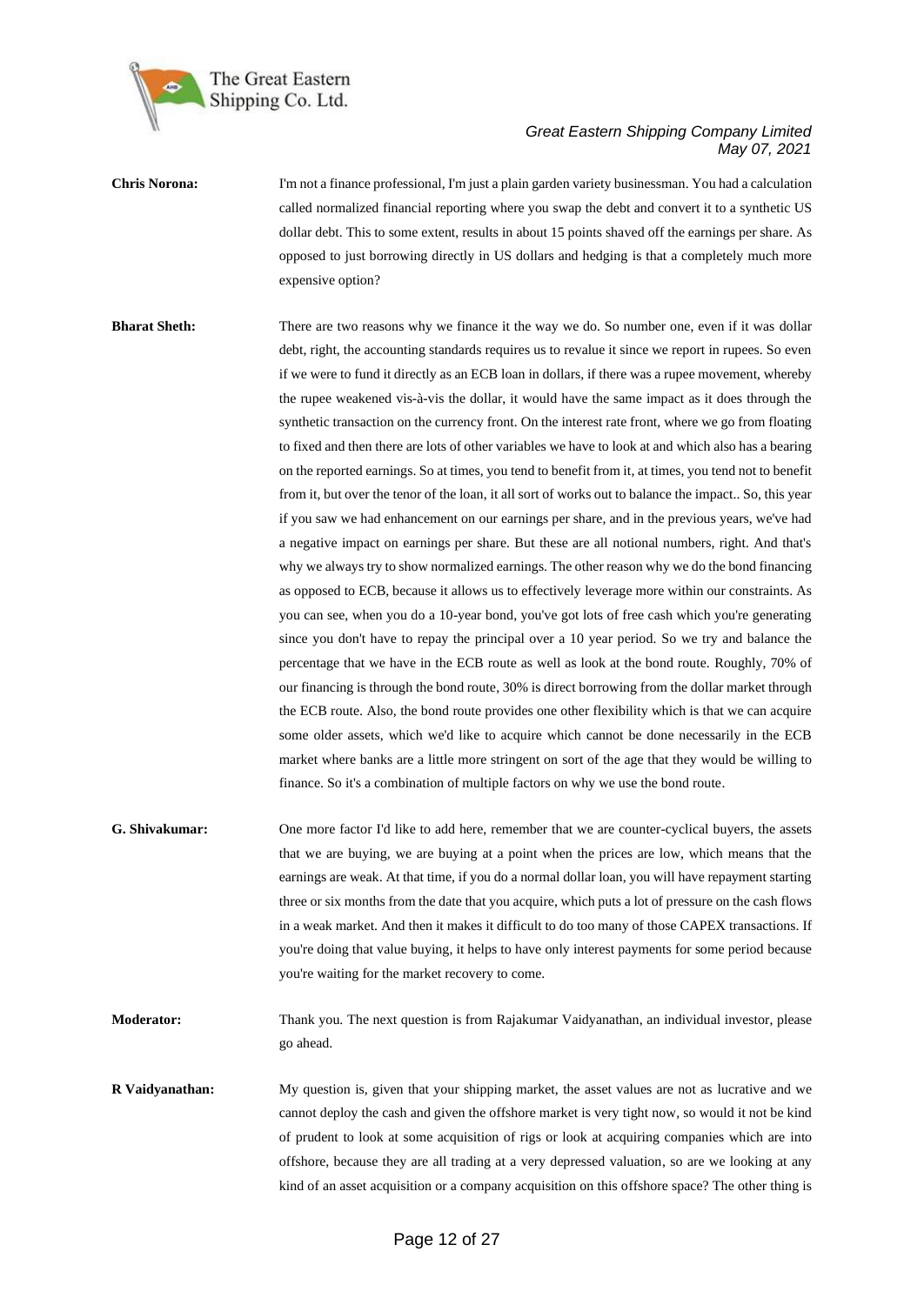

I also recently saw a Barclays report, they're saying that the time to own oilfield services now when the upgraded Baker Hughes in the US. So I would appreciate if you could give more color as to what the management is thinking in terms of how to make use of the upswing that is expected in the offshore division in the next two to three years?

- **Bharat Sheth:** Yes, so we keep looking at opportunities as and when they present themselves. I think I have mentioned this before. When we look at the fundamental difference between offshore and shipping, offshore is basically a long only business and shipping allows us to long short the market. And both the businesses are pretty much equally volatile. Now, in volatility, you want much more greater capability to be able to long short because that's the purpose of being able to try and get on top of that volatility. So, while we will look at certain offshore assets, we are clearly not looking at any companies. We came pretty close to a very small transaction on the rig business, but unfortunately didn't work out. There were certain rigs where we would have been happy to acquire at the values that they presented themselves, but the transaction did not materialize. So we will sort of do it very, very cautiously, but I don't think we are in a mood yet to do anything aggressively on that front.
- **R Vaidyanathan:** So you're saying that the market is still not that great for you to...
- **Bharat Sheth:** It's not that whether the market is great or not, because as I said, we really don't know how these markets will play out and we are not that keen to second guess these markets. On the same incremental dollar, we just think that shipping allows us to also gives us two options; you can either long it or you can short it. And it's got a lot more liquidity compared to offshore. So, if you look at the number of transactions in a year on the number of ships that may be sold and bought, that liquidity is much greater than offshore. So you really want to buy cheap and then hopefully buy it with a contract if you could. Otherwise, it's better to just stay on the sidelines. And remember, we still have a very modern offshore fleet. And we have plenty of sort of capability there to benefit in case the markets were to go up.
- **R Vaidyanathan:** Just one clarification, you mentioned that you expect if there is any upswing in prices, you said that the rates for rigs will go up first and followed by the vessels. Is that a correct statement?

**Bharat Sheth:** Yes, that's right.

**R Vaidyanathan:** What is the utilization number that you mentioned for the vessels?

- **Bharat Sheth:** So I think the global utilization for vessels are still very low. I don't have an exact number, maybe around 44-45%. And unless you get to closer to 60-65%, the pricing power does not come back to you.
- **Moderator:** Thank you. The next question is from the line of Chaitanya Shah from Silverline Partners. Please go ahead.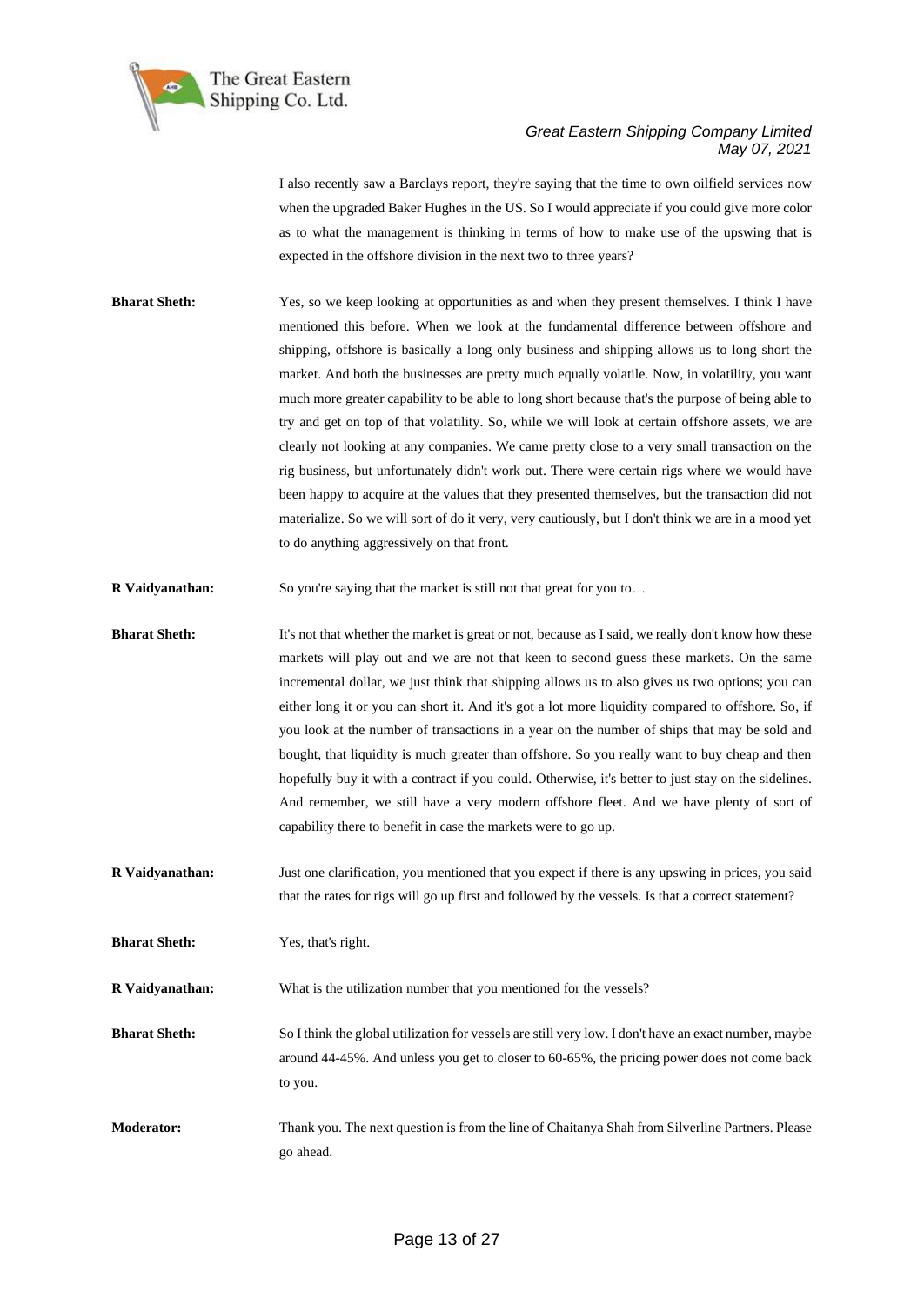

- **Chaitanya Shah:** Regarding the interest payment, I just needed a clarification on this, in your cash flow statement, interest paid is around Rs.310 crores and Rs.90 crores again and we received some Rs.24 crores as the interest and our debt in the presentation is around Rs.1,400 crores. I just wanted to understand why this interest payment is optically high? Can you just give me the net interest payment that we have done for the year?
- **G. Shivakumar:** A lot of the income from the treasury is not interest income, it comes in as other income which is investment income. You will get it in purchase of current investments and proceeds from disposal because it comes in as investments as well. On financing activities, we only have interest paid, your interest income will come in cash flow from investing activities, interest received, that is right, that's why you're looking at that Rs.28 crores. And then you have investment income as well, which is in excess Rs.100 crores. I don't understand the point you're getting at.
- **Chaitanya Shah:** I just wanted the net interest payment that we had done. I was a bit confused because I didn't realize that some of the amount would be included in investments.
- **G. Shivakumar:** Large part of the treasury is in mutual funds.
- **Chaitanya Shah:** My second question is, are we looking at more buybacks?
- **Bharat Sheth:** Again, it's not at the moment. As you know, just like when we buy ships we look at buybacks when we think there is a deep enough discount to net asset value. So we just like buying everything at deep value. There is a big leakage of 22% on buybacks. And that just makes it that much more expensive because neither the company nor the seller of the security benefits from that transaction. So, we are hoping we have made various representations to the finance ministry to roll back on that and if that is done, we can always revisit it as another way of using cash.
- **Chaitanya Shah:** I heard you earlier and you seem to be certain about the strength of the dry bulk markets. What makes you certain that these rates are sustainable?
- **Bharat Sheth:** No, I didn't have certainty because in shipping, you can never be certain about anything. All I said was that historically, freight rates have a very close relationship with commodity prices. And commodity prices, across every bulk commodity, whether it is iron ore, steel, grains, multiple minerals, many of these prices are multi-year highs. And freight has typically tended to work in a very close correlation with the commodity market. So, if the commodity prices remain strong, then freight rates should remain strong, number one. The other point I made is that the historical relationship between freight and commodity particularly iron ore shows that the long term median freight to commodity has been around 20%. Currently, that is at 16%. So, if the commodity prices remain where they are, then logically it should catch up at least to the long term median, although it's gone to as high as 50% and we are only at 16% now. So that's all I'm saying. I don't know what's going to happen. Maybe the commodity prices collapse. We don't know, right.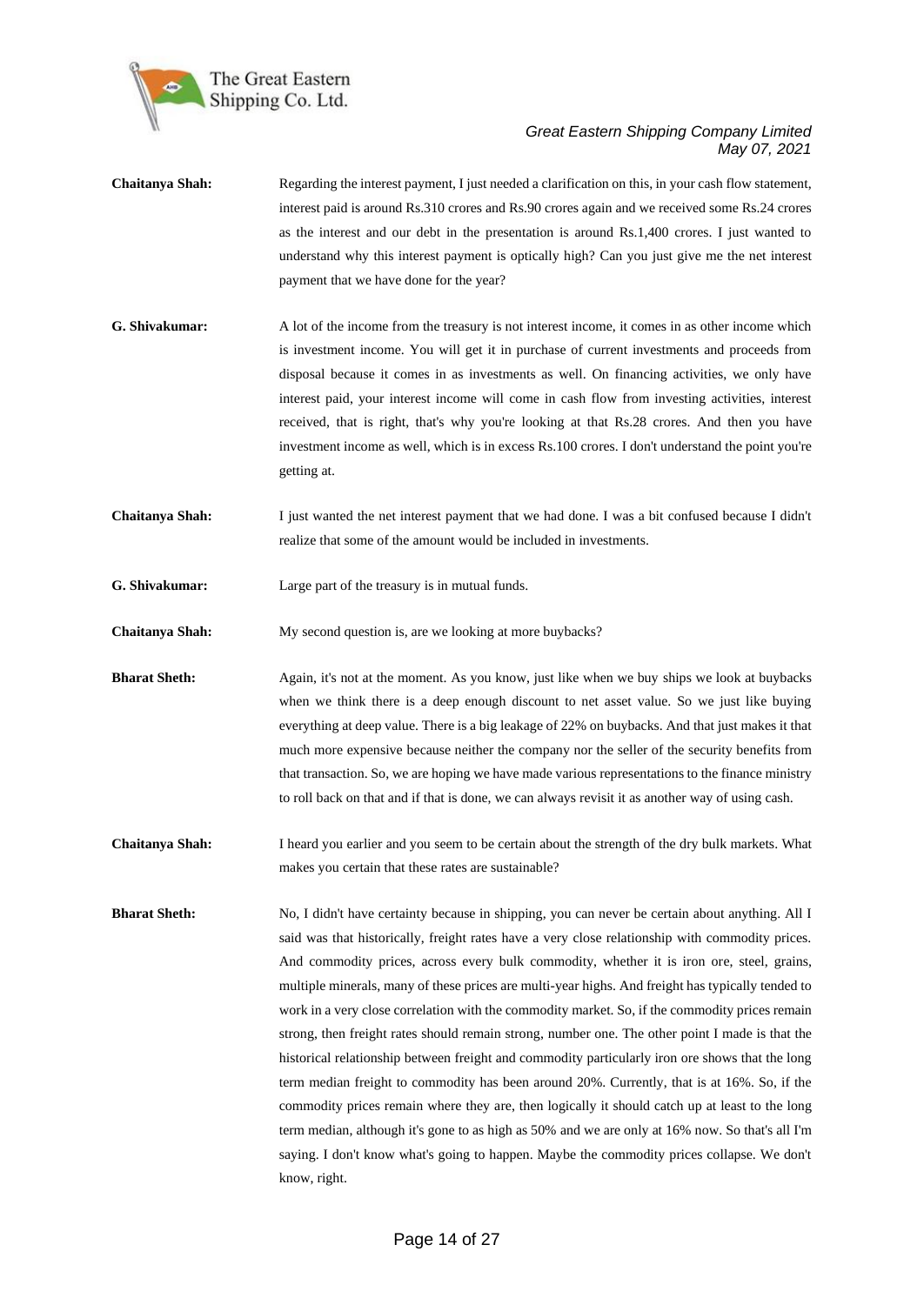

| <b>Moderator:</b>    | Thank you. The next question is from P Manoj from the Hindu Business Line. The question is<br>on text, it says, have you received intimation from the government's disinvestments department<br>on moving to the next stage of privatization of shipping corporation on meeting the eligibility<br>criteria?                                                                                                                                                                                                                                                                                                                                                                                                            |
|----------------------|-------------------------------------------------------------------------------------------------------------------------------------------------------------------------------------------------------------------------------------------------------------------------------------------------------------------------------------------------------------------------------------------------------------------------------------------------------------------------------------------------------------------------------------------------------------------------------------------------------------------------------------------------------------------------------------------------------------------------|
| <b>Bharat Sheth:</b> | No.                                                                                                                                                                                                                                                                                                                                                                                                                                                                                                                                                                                                                                                                                                                     |
| Moderator:           | Thank you. The next question is from Jagdish Vikas Sarda, an investor Please go ahead.                                                                                                                                                                                                                                                                                                                                                                                                                                                                                                                                                                                                                                  |
| Jagdish V Sarda:     | Do you determine the mark-to-market loss or gain on FOREX debt based on the currency rate<br>on the last Friday of the quarter, if not how do you calculate the mark-to-market?                                                                                                                                                                                                                                                                                                                                                                                                                                                                                                                                         |
| G. Shivakumar:       | Mark-to-market is provided by the counterparty bank. It's depending on the close on the actual<br>last day of the quarter, not the last Friday.                                                                                                                                                                                                                                                                                                                                                                                                                                                                                                                                                                         |
| Moderator:           | Thank you. The next question is from Kishan Mundra, an individual investor Please go ahead.                                                                                                                                                                                                                                                                                                                                                                                                                                                                                                                                                                                                                             |
| Kishan Mundra:       | I had two questions. So firstly, what kind of fuel do we use in the ships? I mean, is it LSFO,<br>HSFO, MGO? And if you could give the bifurcation based on number of scrubbers that you<br>have?                                                                                                                                                                                                                                                                                                                                                                                                                                                                                                                       |
| <b>Bharat Sheth:</b> | We have five ships with scrubber. So on those five ships, we use high sulfur fuel, because we<br>have scrubbers, but on the rest of the fleet where we don't have scrubbers, we use low sulfur<br>fuel. And that is just mandatory. So it's not as if there is any option. And there are times when<br>we have to use MGO. So clearly we use MGO on the generators. But there are also times when<br>we may use some MGO for the engine. So it's not as if we have a mix and match policy.<br>Wherever we have to use very low sulfur, we do. We have the option of using high sulfur on the<br>scrubber, we will. As you know, in ports, most places do not permit the use of high sulfur fuel,<br>so then we use MGO. |
| Kishan Mundra:       | So that would also mean that higher oil prices in general increase your cost of running the ships,<br>because?                                                                                                                                                                                                                                                                                                                                                                                                                                                                                                                                                                                                          |
| <b>Bharat Sheth:</b> | It just increases the percentage on your direct operating. But it just is a function of the market.<br>So in a relatively strong market, it's pretty easy to pass it on, because we just convert everything<br>to a net time charter rate. So we factor in the latest bunker prices. In the short term, a big rise<br>can impact you, but long term, it all evens out. So we are pretty much indifferent on that. And<br>especially on ships, which are on time charter rate, it then becomes the responsibility of the<br>charter rather than yourself.                                                                                                                                                                |
| Kishan Mundra:       | So the second question was, I think if I heard you correctly, you said that you have done<br>investments worth \$400 million over the last five, six years, right?                                                                                                                                                                                                                                                                                                                                                                                                                                                                                                                                                      |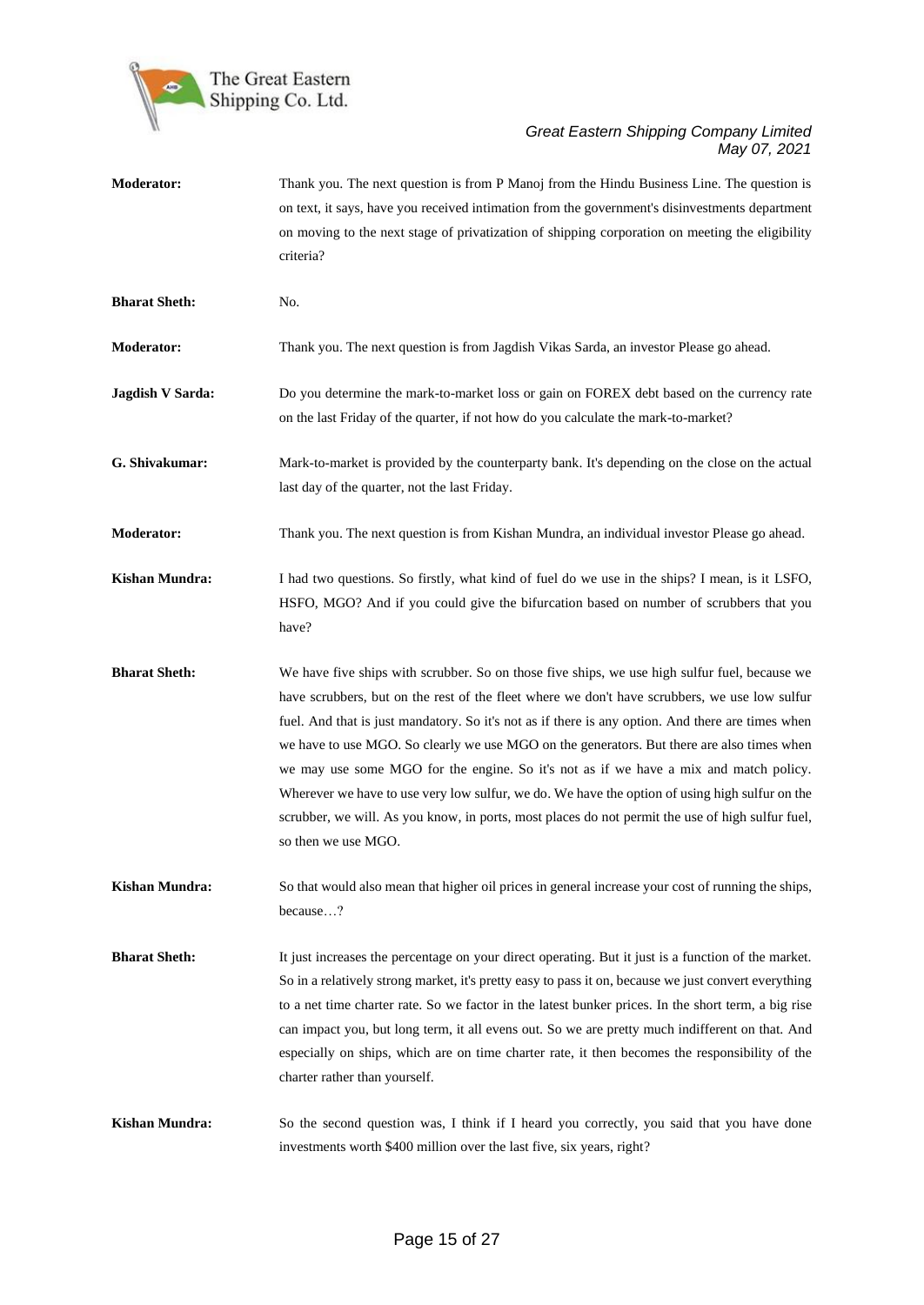

| <b>Bharat Sheth:</b>   | Net.                                                                                                                                                                                                                                                                                                                                                                                                                                                                                                                                                                                                                                                                                                                                                                            |
|------------------------|---------------------------------------------------------------------------------------------------------------------------------------------------------------------------------------------------------------------------------------------------------------------------------------------------------------------------------------------------------------------------------------------------------------------------------------------------------------------------------------------------------------------------------------------------------------------------------------------------------------------------------------------------------------------------------------------------------------------------------------------------------------------------------|
| <b>Kishan Mundra:</b>  | If that was true, and also the fact that you have earned a 15% dollar IRR on those ships, so<br>shouldn't your NAV that you present in your presentation in a span of let's say, five, six years<br>have grown from 450 to let's say around 700, 800?                                                                                                                                                                                                                                                                                                                                                                                                                                                                                                                           |
| G. Shivakumar:         | Yes, first, it was not 450 five years ago, it was somewhere in the low 300 on standalone basis.<br>What also happens is that some of that NAV is investment in shares of Greatship. So stripping<br>out that you would have been at around Rs.200 to Rs.225 a share, which is invested in the<br>shipping business plus cash sitting in the shipping business, that itself has moved up to very high<br>300 today, so which is sort of similar to the ratios that you're putting. We are up about 50% in<br>this time in NAV, we were in the low 300 on a standalone basis in March 2016 and we are now<br>at close to 500. And, of course, it's also after payment of dividends, which would have averaged<br>somewhere around Rs.9 to Rs.10 per year for the last five years. |
| <b>Moderator:</b>      | Thank you The next question is from Amit Mehendale from RoboCapital. Please go ahead.                                                                                                                                                                                                                                                                                                                                                                                                                                                                                                                                                                                                                                                                                           |
| <b>Amit Mehendale:</b> | So I just heard earlier in the call that on the rig side your last contract was up by about 30% or<br>40%. I just wanted to reconfirm those numbers. And secondly, just wanted to understand a little<br>bit on the utilization side of the rigs. Like if we were to move ahead of the curve when the cycle<br>changes what do you think is the current utilization and how do you think that will evolve over<br>the next 12-months or so?                                                                                                                                                                                                                                                                                                                                     |
| G. Shivakumar:         | Over the last market pricing which happened. Our own pricing of that rig we have a 50% plus<br>increase.                                                                                                                                                                                                                                                                                                                                                                                                                                                                                                                                                                                                                                                                        |
| <b>Amit Mehendale:</b> | Just to understand this clearly, so the last pricing was done how many years back?                                                                                                                                                                                                                                                                                                                                                                                                                                                                                                                                                                                                                                                                                              |
| G. Shivakumar:         | So pricing of our rig was done three and a half years ago, and that pricing is up by more than<br>50%. The last pricing in the market for similar contracts was done about a year ago. From there,<br>it's up about 40%.                                                                                                                                                                                                                                                                                                                                                                                                                                                                                                                                                        |
| <b>Amit Mehendale:</b> | Is it an offshore rig or an offshore rig?                                                                                                                                                                                                                                                                                                                                                                                                                                                                                                                                                                                                                                                                                                                                       |
| G. Shivakumar:         | We only have offshore rigs.                                                                                                                                                                                                                                                                                                                                                                                                                                                                                                                                                                                                                                                                                                                                                     |
| <b>Amit Mehendale:</b> | And what is the overall utilization for offshore rigs currently, sectoral question, not particularly<br>to GE Shipping?                                                                                                                                                                                                                                                                                                                                                                                                                                                                                                                                                                                                                                                         |
| <b>Bharat Sheth:</b>   | Yes, it's somewhere in the 60s.                                                                                                                                                                                                                                                                                                                                                                                                                                                                                                                                                                                                                                                                                                                                                 |
| <b>Amit Mehendale:</b> | If you see a trend for last like six months, 12 months or years, is it flat, or is it trending up, how<br>do you see that?                                                                                                                                                                                                                                                                                                                                                                                                                                                                                                                                                                                                                                                      |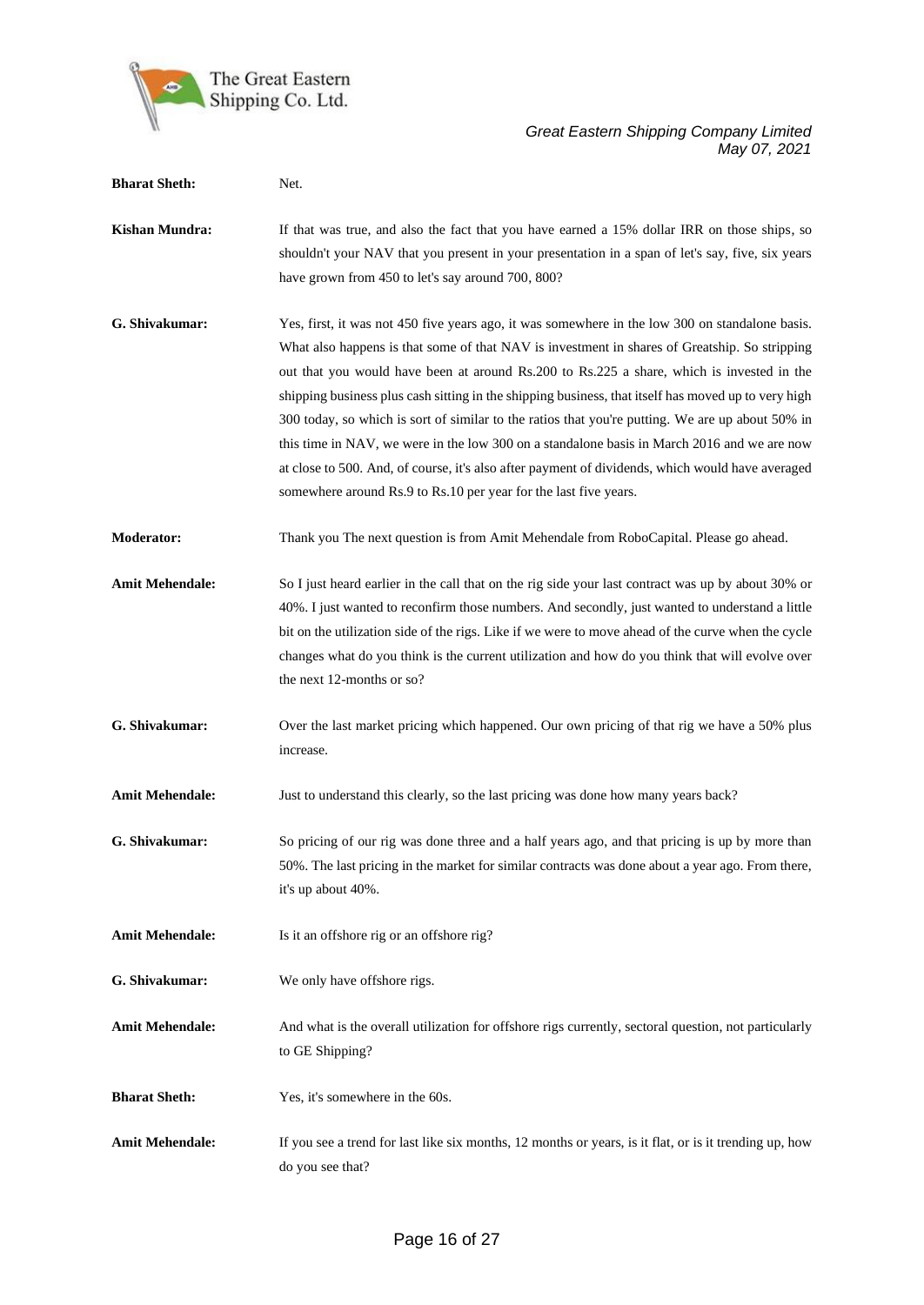

| <b>Bharat Sheth:</b> | It last peaked in end of 2019, it came down with the COVID crisis and with the crash in prices                                                                                                                                                                                                                                                                                                                                                                                                                                                                                                                                                                                                                                                                                                                                                                                                                                                                                                                                                                    |
|----------------------|-------------------------------------------------------------------------------------------------------------------------------------------------------------------------------------------------------------------------------------------------------------------------------------------------------------------------------------------------------------------------------------------------------------------------------------------------------------------------------------------------------------------------------------------------------------------------------------------------------------------------------------------------------------------------------------------------------------------------------------------------------------------------------------------------------------------------------------------------------------------------------------------------------------------------------------------------------------------------------------------------------------------------------------------------------------------|
|                      | of oil, it is now coming back up from those numbers.                                                                                                                                                                                                                                                                                                                                                                                                                                                                                                                                                                                                                                                                                                                                                                                                                                                                                                                                                                                                              |
| <b>Moderator:</b>    | Thank you. The next question is from Anuj Sharma from M3 Investments. Please go ahead.                                                                                                                                                                                                                                                                                                                                                                                                                                                                                                                                                                                                                                                                                                                                                                                                                                                                                                                                                                            |
| Anuj Sharma:         | I had a few questions. One is on the dry bulk. We are hearing change in shipping routes which<br>is leading to increase in ton miles. Are these trade routes temporary or some structural things<br>you observe?                                                                                                                                                                                                                                                                                                                                                                                                                                                                                                                                                                                                                                                                                                                                                                                                                                                  |
| <b>Bharat Sheth:</b> | So some of it is temporary, some of it is structural. I guess what is happening now is because of<br>the way commodity prices are rising, there are change in trade routes, which is adding to ton<br>mile demand. But what we're really seeing is congestion. And I don't know if we showed it on<br>one of the slides, but congestion is at a decade high in certain sectors and that effectively takes<br>away capacity for repricing. So it's a combination of short-term factors where people just want<br>to lay their hands on commodity because everybody's margins are pretty strong, particularly in<br>the steel industry. And so whatever freight they're paying really doesn't move the needle and<br>therefore, they're happy to source it from wherever they can get their hands on the raw material.<br>We're also seeing that in grain, as you know, many of the grain prices are at multi-year highs<br>and that too, is leading to changing trading patterns. Now, how long this will go on for? It's really<br>impossible to try and predict. |
| Anuj Sharma:         | Currently, what would be the floating storage capacity and what is the lowest we would have<br>seen? So I'm just trying to understand how much capacity we can see release from floating<br>storage from now on.                                                                                                                                                                                                                                                                                                                                                                                                                                                                                                                                                                                                                                                                                                                                                                                                                                                  |
| <b>Bharat Sheth:</b> | I think from the data that we track, it's now over and done with. So there is an actual amount of<br>floating storage that goes around the world and they're at that point now. So we don't see floating<br>storage now further threatening supply. I think it's more or less done.                                                                                                                                                                                                                                                                                                                                                                                                                                                                                                                                                                                                                                                                                                                                                                               |
| Anuj Sharma:         | My third question is on the offshore. We've seen a 40% increase in jackup rates. While you said<br>they come late into the cycle, but are we seeing buoyancy in the boats also in terms of rates?                                                                                                                                                                                                                                                                                                                                                                                                                                                                                                                                                                                                                                                                                                                                                                                                                                                                 |
| <b>Bharat Sheth:</b> | Not in the Indian market where we are currently operating or where the significant part of our<br>fleet is operating. But let me add that we have seen some very, very large spikes in the North<br>Sea market, albeit for short contracts, sometimes just a few weeks and sometimes a few months,<br>but we've seen some very sharp spike,s but those are for much more specialized boats, not the<br>more commoditized boats that we own. So for more commoditized boats that we own in the<br>Indian market, which is very heavily oversupplied, we are not seeing any improvement in rates.                                                                                                                                                                                                                                                                                                                                                                                                                                                                   |
| Anuj Sharma:         | On the same lines, our offshore market has been domestic generally near the Indian markets.                                                                                                                                                                                                                                                                                                                                                                                                                                                                                                                                                                                                                                                                                                                                                                                                                                                                                                                                                                       |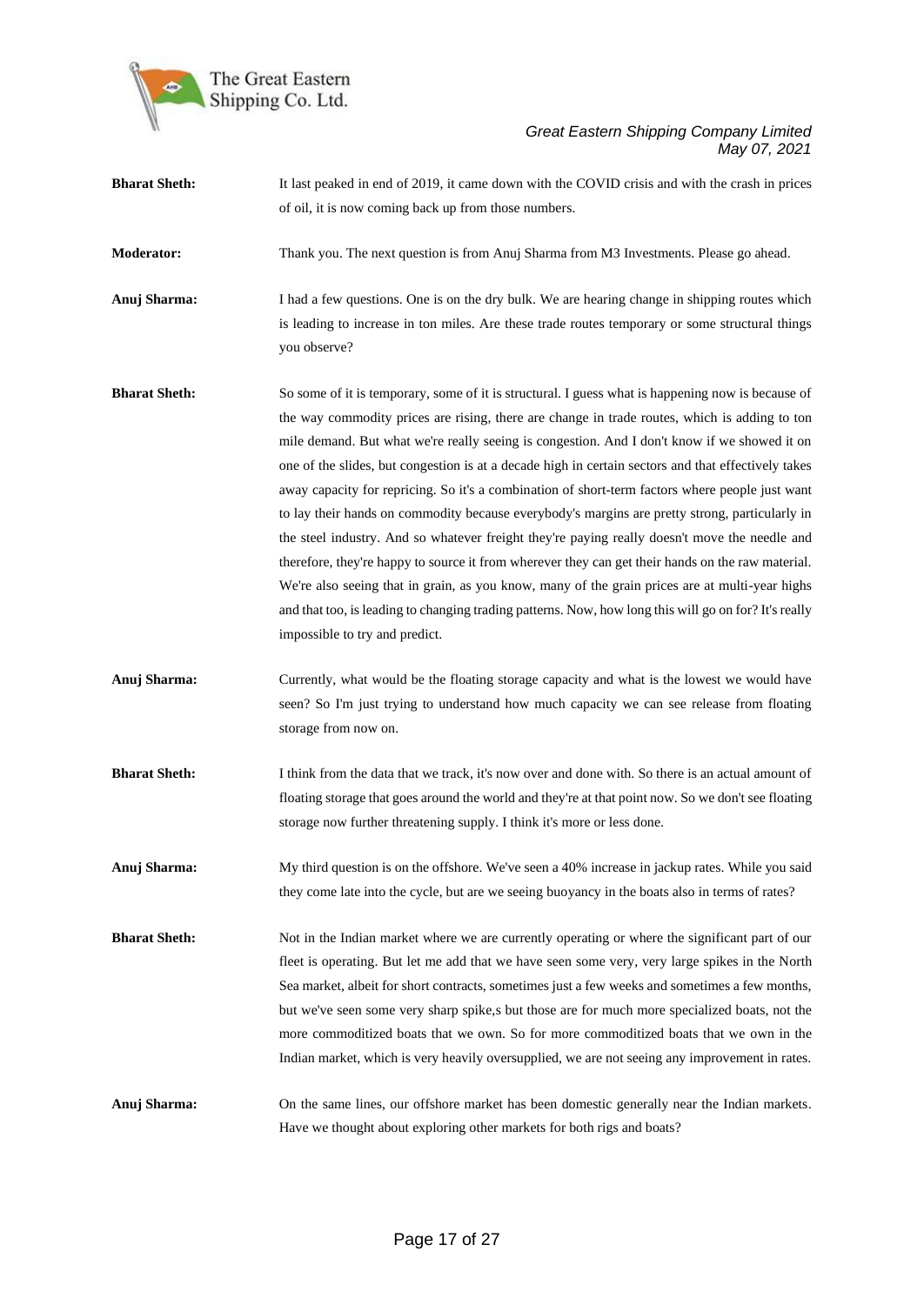

| <b>Bharat Sheth:</b> | So on the boats, we are operating in multiple markets when overall the offshore market was<br>much stronger, that's going back almost five, six years, we have operated in multiple jurisdictions<br>from West Africa to Brazil, to Malaysia, to Australia, South Korea, Japan, so we've just operated<br>in multiple, multiple markets. When the markets came off, we concentrated a lot more of the<br>assets in the Indian market. But we still have boats we have out in South Africa, we have<br>something out in Malaysia, we have something out in West Africa at the moment, but a<br>significant majority at the moment is in India. On the rig side, we have predominantly been an<br>Indian player. And we will look at opportunities overseas. But the Indian market tends to have<br>longer tenor contracts than the overseas markets. And that sort of enables us to have a little more<br>visibility on cash flow. But I guess once we get into a debt-free status on some of our rigs, we<br>will get a little more adventurous. So it was a conscious strategy that we took. |
|----------------------|-----------------------------------------------------------------------------------------------------------------------------------------------------------------------------------------------------------------------------------------------------------------------------------------------------------------------------------------------------------------------------------------------------------------------------------------------------------------------------------------------------------------------------------------------------------------------------------------------------------------------------------------------------------------------------------------------------------------------------------------------------------------------------------------------------------------------------------------------------------------------------------------------------------------------------------------------------------------------------------------------------------------------------------------------------------------------------------------------|
| Anuj Sharma:         | The next jack up which is in line for contract, are we expecting the same trend in the increase or<br>it's kind of flattened out from the ?                                                                                                                                                                                                                                                                                                                                                                                                                                                                                                                                                                                                                                                                                                                                                                                                                                                                                                                                                   |
| <b>Bharat Sheth:</b> | We've already submitted the price bids a few months ago. Now obviously nobody knows what<br>the competition has done. And we are expecting the tender to be processed in the coming weeks.<br>So I guess it will be out in public domain once ONGC announces the winner.                                                                                                                                                                                                                                                                                                                                                                                                                                                                                                                                                                                                                                                                                                                                                                                                                      |
| Moderator:           | Thank you. The next question is from Manish Kothari from Sri Kaushal Investments. The<br>question is on bonus issue. Is it contemplated now?                                                                                                                                                                                                                                                                                                                                                                                                                                                                                                                                                                                                                                                                                                                                                                                                                                                                                                                                                  |
| G. Shivakumar:       | No, it is not currently being contemplated.                                                                                                                                                                                                                                                                                                                                                                                                                                                                                                                                                                                                                                                                                                                                                                                                                                                                                                                                                                                                                                                   |
| Moderator:           | Thank you. The next question is from Vaibhav Badjatya from HNI Investment. Please go ahead.                                                                                                                                                                                                                                                                                                                                                                                                                                                                                                                                                                                                                                                                                                                                                                                                                                                                                                                                                                                                   |
| Vaibhav Badjatya:    | Again, on the offshore business, assuming that we are looking at some kind of taking the offshore<br>market for next three, four years, given the way our assets are coming for repricing, do you think<br>that most of that benefit to us will live just in asset prices and not in terms of the rates that we'll<br>get and the cash flows associated with it?                                                                                                                                                                                                                                                                                                                                                                                                                                                                                                                                                                                                                                                                                                                              |
| <b>Bharat Sheth:</b> | No, offshore as I told you, we have seen meaningful improvement in the earnings on the rig.<br>Let's see what happens to the new tender which is under process. On the boats, as I've just said,<br>it's very flat, there's zero improvement I would say. And values continue to remain pretty soft<br>both for rigs as well as for boats.                                                                                                                                                                                                                                                                                                                                                                                                                                                                                                                                                                                                                                                                                                                                                    |
| Vaibhav Badjatya:    | I actually meant to ask that, given the fact that seven of our vessels are coming for repricing in<br>first half this year itself. If the uptick in the rates were to happen post that given the tenure of the<br>contract, will we miss most of the uptick that will happen?                                                                                                                                                                                                                                                                                                                                                                                                                                                                                                                                                                                                                                                                                                                                                                                                                 |
| <b>Bharat Sheth:</b> | Every year we have boats coming up for repricing. Obviously, if you were to take in say business<br>today, and the seven boats which are coming up for repricing have been offered under multiple<br>tenders, which are currently being processed. But let's say you go and fix an asset for three years,                                                                                                                                                                                                                                                                                                                                                                                                                                                                                                                                                                                                                                                                                                                                                                                     |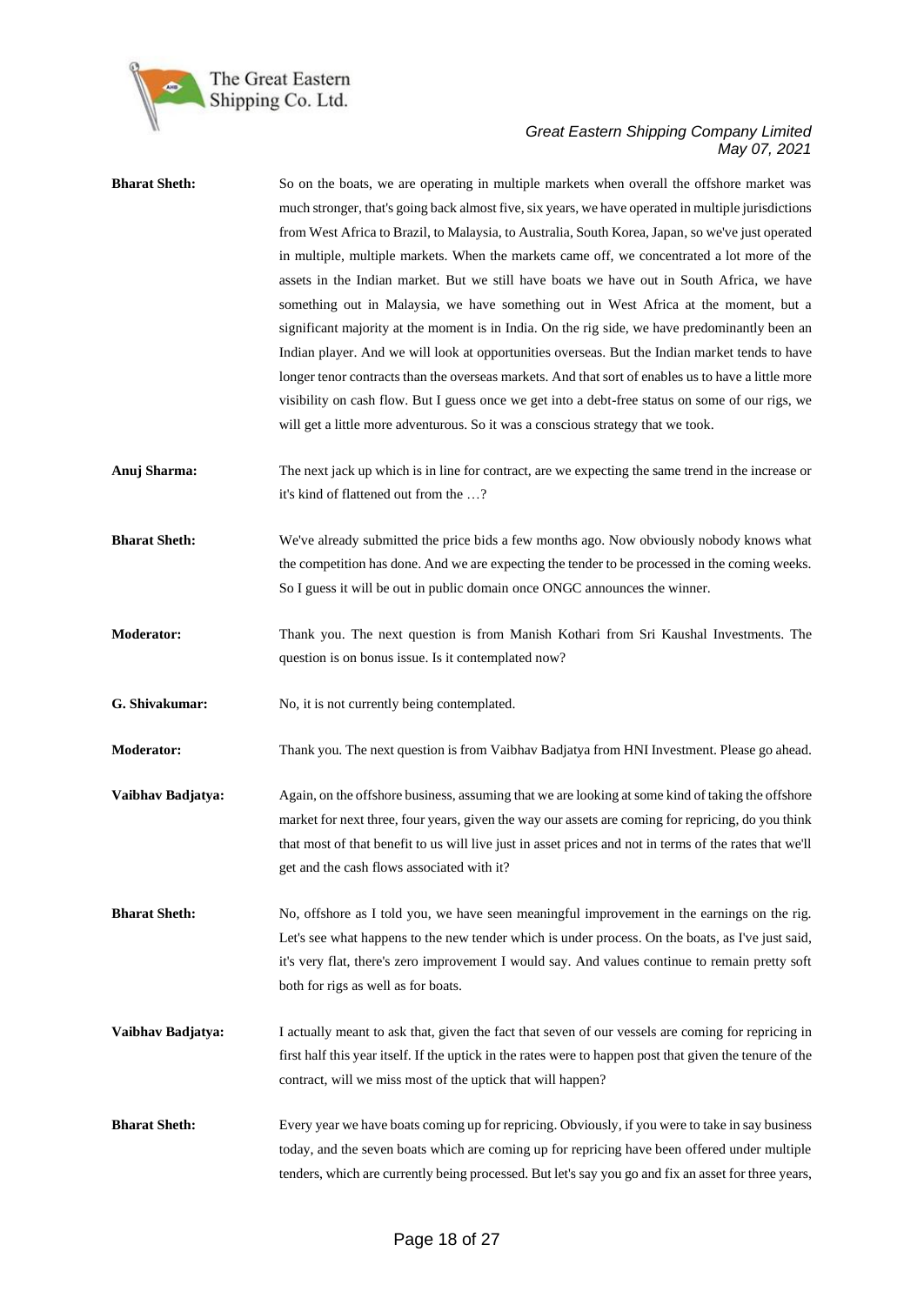

and in between the three year period if the rates were to go up, yes, you do not benefit from that. So you're always balancing out your portfolio into saying that all right, each year do I have some boats coming up for repricing so that even if I have missed out on something that I might have committed to now and let's say the market will go up six months or 12 months from now, you will benefit from another stack of boats, but not from the stack of boats which you are just committed to.

**G. Shivakumar:** For the rigs, every year we have some repricing you can see it here on the slide. So we get regular repricings across the board.

**Vaibhav Badjatya:** And how many of our vessels and how many of our rigs are currently idle? I cannot find that in the presentation. Maybe I might have missed it.

**G. Shivakumar:** So one rig has come off contract, she is currently idle, waiting for the next contract. In any case, she has to do some work now after having completed her contract. Among the vessels, there is only one vessel which is not working, that is the vessel Greatship Rohini, where we had a fire and suffered some damage. So she is not working, otherwise 18 out of 19 vessels are working currently as we speak.

**Moderator:** Thank you. The next question is from Jeet Gala from Centra Advisors LLP. Please go ahead.

**Jeet Gala:** Sir, one last question on scrapping. So in one of the replies, you said that scrapping is expected to increase over the next two to three years mainly based on some regulatory changes. So what are you referring to here?

**Bharat Sheth:** First of all, within the next two years, a lot of the ships have to fit what is called a ballast water treatment system which is quite expensive, it's not cheap. And depending on the size of the system, it can vary from \$400,000, \$500,000 to \$700,000, \$800,000. And there are lots of older ships where it will not make commercial sense to put this equipment and without this equipment you won't be allowed to trade. So as many of the boats come up to that anniversary date, I'm expecting that the owner will just throw in the towel and scrap. In addition, next year from CY'22 and '23 there are some new norms coming on GHG emissions and CO2 emissions and therefore, there is likely to be modifications that many of the boats will need to do… when I say boats, I mean ships, many of the ships will need to do in order to meet those norms. And in some of the older designed engines which are on older boats, you will not be able to meet what they call EEI which is nothing but Energy Efficient Index for second hand ships, on the new ships it's called EEDI, on ships which are in the water is called EEXI and you will not be able to meet those norms. And if you cannot meet the norms, you will not get a customer that will take your ship. So then the ship goes for storage. So you might as well scrap it. And scrap prices that I just mentioned are at multi-year highs following what has happened in the steel industry, and therefore, more and more owners are now going to be incentivized in many ways to scrap because scrap prices can easily come down as steel prices would come down. So, I think this is just accumulating for it all to happen. But it will happen, I mean, I'm absolutely convinced it will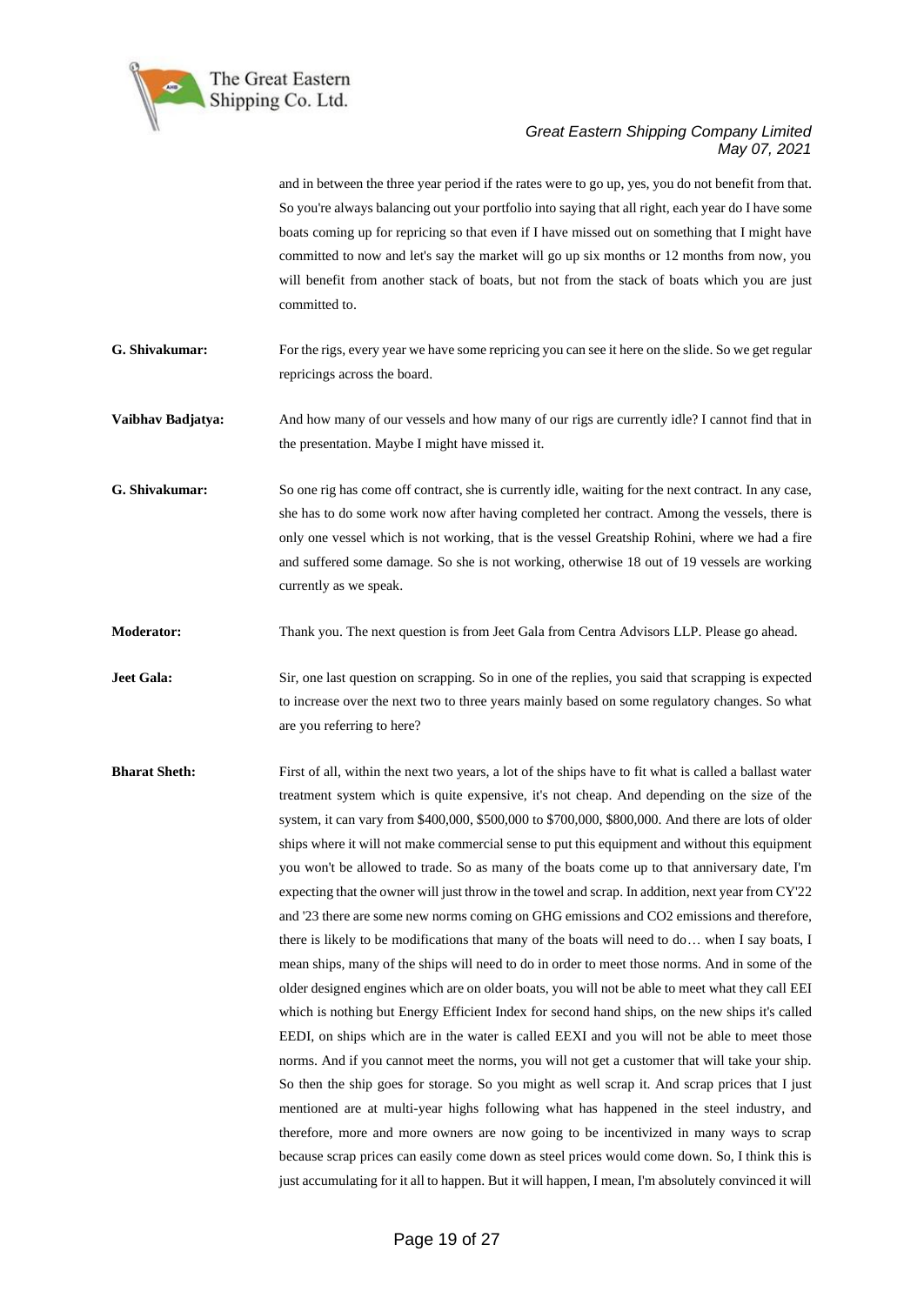

happen. And also, what we are seeing is a trend where many of the loading facilities are insisting on younger ships being allowed to come to the terminal. So there was a time when you could use older crude oil tankers in the Middle East to bring crude oil to any part of the world. And now many more and more of the terminals are saying not more than age 20, I'm just giving you an example. So even if your ship is in a very good nick, if you can't go to the predominant loading terminals of the world, you have no option but to scrap it.

**G. Shivakumar:** Even if you don't scrap it, some of these older ships get used for storage. So basically, whether it is scrappedor it gets diverted to a storage business, it is effectively no longer competing for the cargo.

**Bharat Sheth:** I personally believe that the average age of scrapping will reduce across the world fleet.

**Jeet Gala:** With this last sentence which you said, do you see the addition of ships which had happened during the last cycle, the addition which came during 2010 and '11, so will they start scrapping in as soon as say 2025 or 2027 and that's a larger percent of the world fleet?

- **Bharat Sheth:** I don't see ships getting scrapped at age 17. because something built in 2010, 2011 in '27 is going to be 16, 17 years old, right? It is too far forward to say it with any degree of confidence. But if you were to ask me to place a bet, today, I really doubt whether they will be scrapped at such a young age, but it could happen, because clearly the way the world is headed, there are going to be multiple more demands on shipping when it comes to CO2 emission and GHG rating. And just to add to what I'm saying, there is now going to be GHG rating norms and customers will start saying unless you are at this minimum rating, we will not consider you for business. So, I think there will be a reduction in the age of scrapping. What it is? I really can't forecast over the next six years, it's impossible.
- **Moderator:** Thank you. The next question is from the line of Himanshu Upadhyay from PGIM. Please go ahead.
- **Himanshu Upadhyay:** Currently, we have a net debt of around 0.18% or 0.2%. The way the asset prices are, they are expensive in our opinion or the company's opinion, what would be our capital allocation strategy or what will we do because when the last time we had such a phase or the starting of phase we did churn a lot of older ships moving out, new coming in and all that. But right now, it seems we are not so keen on purchasing. And with 0.2x debt-equity would we like to accumulate cash on the balance sheet and really keep on reducing debt or we would like to keep the balance sheet, so what would be your thought process on your balance sheet structures if the asset prices remain what they are one year down the line, how are you looking at managing the balance sheet?

**Bharat Sheth:** If asset prices remain where they are, as we've said, we are not buyers, and therefore, by default, at the moment, the only thing that would happen is we would eventually get to a net debt-free position. But what that does do is significantly enhance our firepower when the next low points come on the cycle and they will come. Now will they come in '22, '23, '24? That is something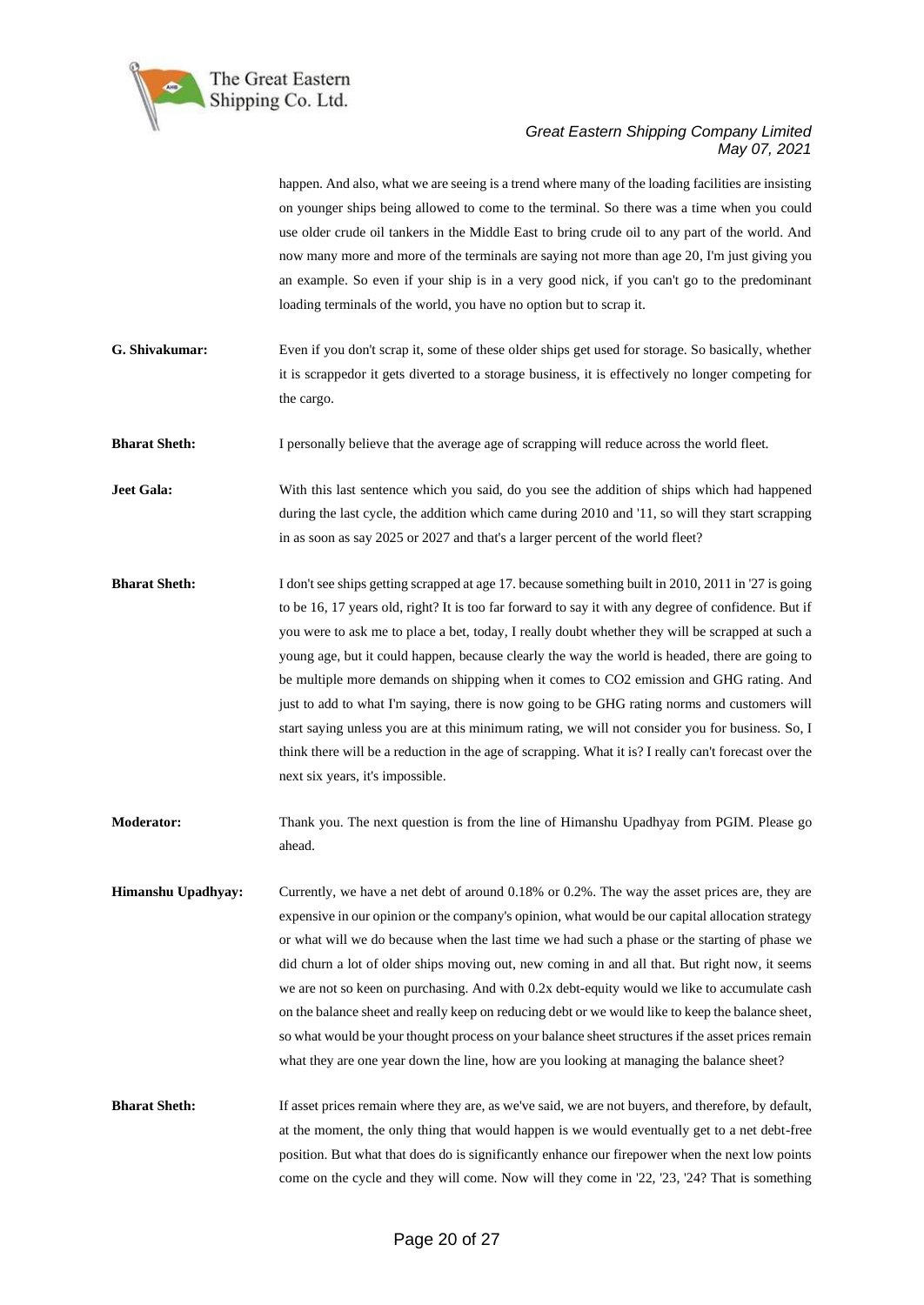

that I think we are incapable of predicting. But I think that's all we can do is to deleverage the balance sheet and create that level of buying power. So the next time around whenever asset prices come to our comfort zone, we can do much bigger expansion.

**Himanshu Upadhyay:** So my question is, can we have a situation where if we look at last 20-years balance sheet or even longer, we had been always having some net debt on the balance sheet, okay. But can we move over next one or two years if this continues that we would like to keep on accumulating cash on the balance sheet, are we comfortable with that thought, because this business is a 14% return on capital employed business means over a longer period of time?

**Bharat Sheth:** Everyone doesn't do 14%. Otherwise, you will have many more rich ship owners. 5% or 6%.

**G. Shivakumar:** It's a 14% business when you buy at the right price.

- **Bharat Sheth:** There's no guarantee. We did an interesting exercise recently, that obviously, we recognize that sitting on cash has sort of downward bearing on the overall balance sheet return. But we also saw that, if you sat on cash, returns you very low levels of interest, currently, as you know, in dollars, it is sub-1%. But so long as we can price, right, in terms of capital allocation, you make it all up over a long period of time. And consequently, rather than feel the pressure of building too much cash and then misallocating capital, that will do us a lot more harm in the long-term. And it just breaks down all levels of discipline. So if we say generated cash through strong operating profits as well as some asset sales, so be it. But we've made this mistake in the past where we misallocated capital and eventually we've done a lot of impairment as you're aware. So we don't want to make those mistakes again. So I repeat, we will remain value-based buyers and not feel the pressure of sitting on cash. If we were to sit on cash and we go to zero net debt so be it.
- **Himanshu Upadhyay:** One last thing on jack ups, or let's say even in the boats, if we feel that the market may improve from hereon, would we be interested in the smaller contracts specially on boats where it is more feasible, that shorter duration contracts are more easily available, so whatever focus on getting shorter time for boats or if we don't want to…?
- **Bharat Sheth:** If we can, obviously, we would so. If you see some of the boats, which we have overseas, we have one in Malaysia, one in South Africa, one in West Africa and all, those are much shorter term contracts. ONGC tends to come up with longer contracts. So the longer contracts have their pluses and minuses. On a rising market, obviously, a long term contract is not the best thing to enter into. On a short term when markets are in a secular decline, those very contracts that serve you well. So we will try and see. We try and balance the portfolio, because honestly, we don't know which way the markets will eventually move. So we'll balance it the best we can. That's one of the reasons why we like shipping because you can go as short as 20, 30 days to as long as three years. So you have a lot more optionality in shipping.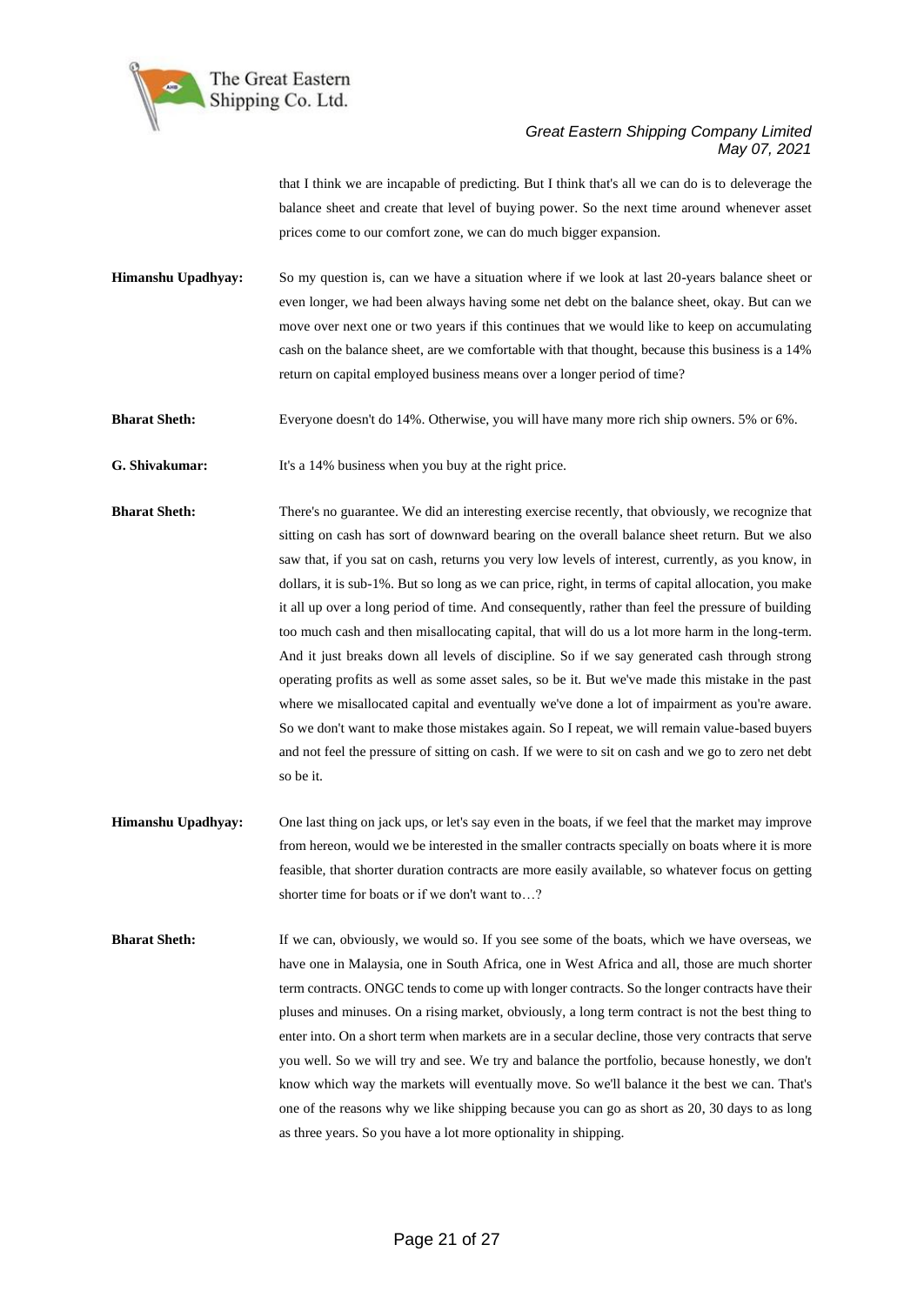

- **Himanshu Upadhyay:** And is ONGC changing any duration of their contracts or they keep, because large cycle downtime they also increase the duration to be in five years generally on jackup, so currently are they continuing with that or they are saying…?
- **Bharat Sheth:** No, jackup used to be five years, now it's three years.
- **Himanshu Upadhyay:** And on boat?

**G. Shivakumar:** It's about the same, Himanshu, there's no major change in...

**Bharat Sheth:** No, there is not real change in ONGC strategy.

**G. Shivakumar:** In 2017, they actually went to five year contracts for boats first time after several years. But now I don't think that is the case. They've gone back to business as usual. It's one-to-three year contracts.

**Moderator:** Thank you. The next question is from Rajakumar Vaidyanathan, an individual investor, please go ahead.

**R Vaidyanathan:** I have a few questions. So the first one is on the scrapping part. Just wanted to know, are we looking at scrapping any of our older fleet on the crude side given the higher steel prices or do we expect the steel prices to go further, are you waiting for that? The second question is I wanted to know the health of all the seafarers, how are they doing from a COVID standpoint? I hope all of them are safe and we haven't had any significant issues.

**Bharat Sheth:** Yes, I'm glad you're considering all the seafarers. I think if you ask me that is currently biggest challenge to keep them as safe as possible. As you know, none of this is in our hands. We have a rigorous process which we are following before seafarers can come on the ships. But, as you know, when ships are trading, there are multiple touch points which is inevitable in our business. And even after testing negative at times, they do test positive, even though they've been on the ship for as long as six or nine months. On board itself, we've had a few instances where people have tested positive, and we've had to then get them off and run a particular process, we have done. Obviously, all this comes at a cost. And last year, we have our extra COVID cost has been about 30-odd crores. So it's not a small sum of money. We expect at least in the current phase of the COVID for that level of expenditure to continue or maybe even increase, because you got to divert a ship the moment somebody test positive or has even symptoms of COVID because you don't want it to spread obviously. So this is something that keeps us awake all night. So we are doing the best we can for all our seafarers not only on the ship, but remember, they all have family and we are now seeing increasing instances of seafarers telling us that some member or the other of their family has tested positive and is not in very good health. And so on those emotional grounds too, we try and provide them relief the best we can. So that if you ask me is the one big challenge, any shipowner in the world is facing this. On the tankers, if you see our oldest tanker is 18-years old, we've just completed a special survey. And there is no need to scrap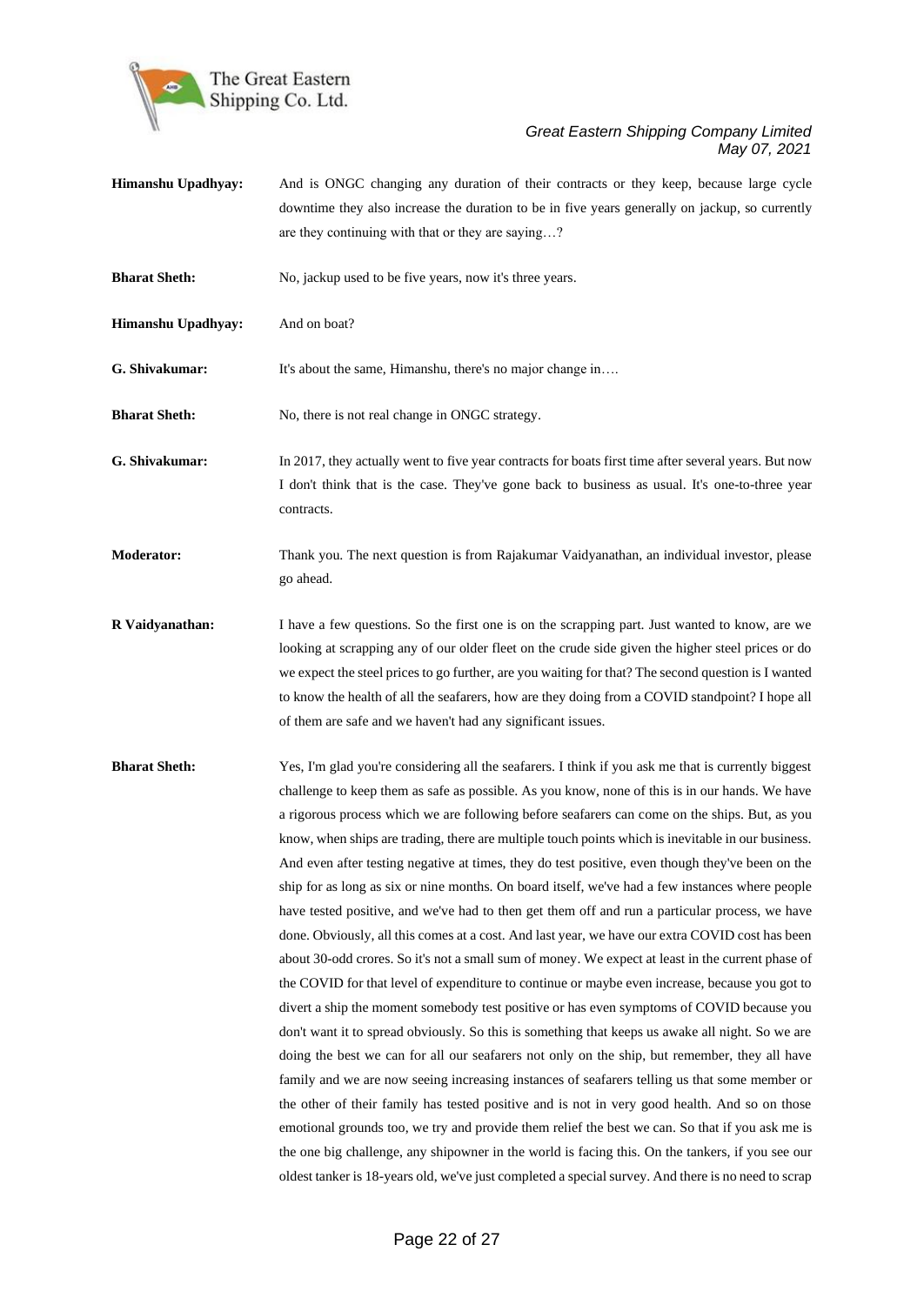

it because even an 18-year-old ship today can sell at a significant premium to scrap. So even though scrap prices themselves have gone up, the premium to that scrap price has even widened further. So, what we will be looking at is selling some of our older crude oil tankers. The problem right now is because of restrictions on Indian seafarers, whereby you can't get them off a ship almost anywhere in the world, it's very difficult even to execute a sale transaction or even a purchase transaction. On the purchase side, luckily, I mean, luckily in the sense that, it would be a great regret for us if let's say the asset prices were where we would love to buy, and we were unable to execute buying because of the restriction on Indian seafarers globally. But that is not the case. On the sale side, we would like to sell a couple of our older tankers, but we would be unable to execute right now simply because we would not be able to get our Indian seafarers off since most of the world has shut out Indian seafarers. It's a challenge to execute today.

- **R Vaidyanathan:** Just one last question on this tussle between China and Australia. As of now, they're allowing the import of iron ore. So if we get to a situation where China decides not to import, what would be the impact on the dry bulk side, do you see the market? I mean, I just wanted your views?
- **Bharat Sheth:** So I think it is near impossible for China to say we will stop importing Australian iron ore, because that level of capacity that Australia produces is not available anywhere else in the world. Obviously, theoretically, Brazil has that capacity, "spare", that would be great for shipping. I mean, that would be the best news, right, because of the ton mile impact, but that just cannot happen. What we are seeing is on the coal, and this is predominantly coking coal, which at the moment remains banned commodity into China. China is managing to source some of the coal from Mongolia, which is coming through land, but also from other sources in Russia and from the west. And some of that has helped ton mile demand. And some of the coal obviously comes from Indonesia as well. So some of it has helped ton mile demand, some of it has not. But netnet in Q1 that is January '21 to March '21, Australia's export of coking and steam coal is significantly lower than what it was in 2020. What has kept this market very buoyant at the moment is really the demand for iron ore because of steel, and because of China's huge consumption of grains. That's really what is supporting the market. And of course, as we mentioned, in ships presentation, the fact that congestion is at a decade behind. So it's a combination of multiple factors, there is no one factor that is determining the market.
- **R Vaidyanathan:** So this coal exports have come down. Is it because of the stringent the carbon emission norms in Europe that is kicked in?
- **Bharat Sheth:** This is what I said was, was predominantly to China because of the political tension at the moment between Australia and China because if you see the data, and again, you got to take some of this data with a pinch of salt, China's coal stocks are running low.
- **R Vaidyanathan:** My prayers for all the seafarers, just to keep them safe and healthy and it is all their sacrifice that is giving all the numbers for the company…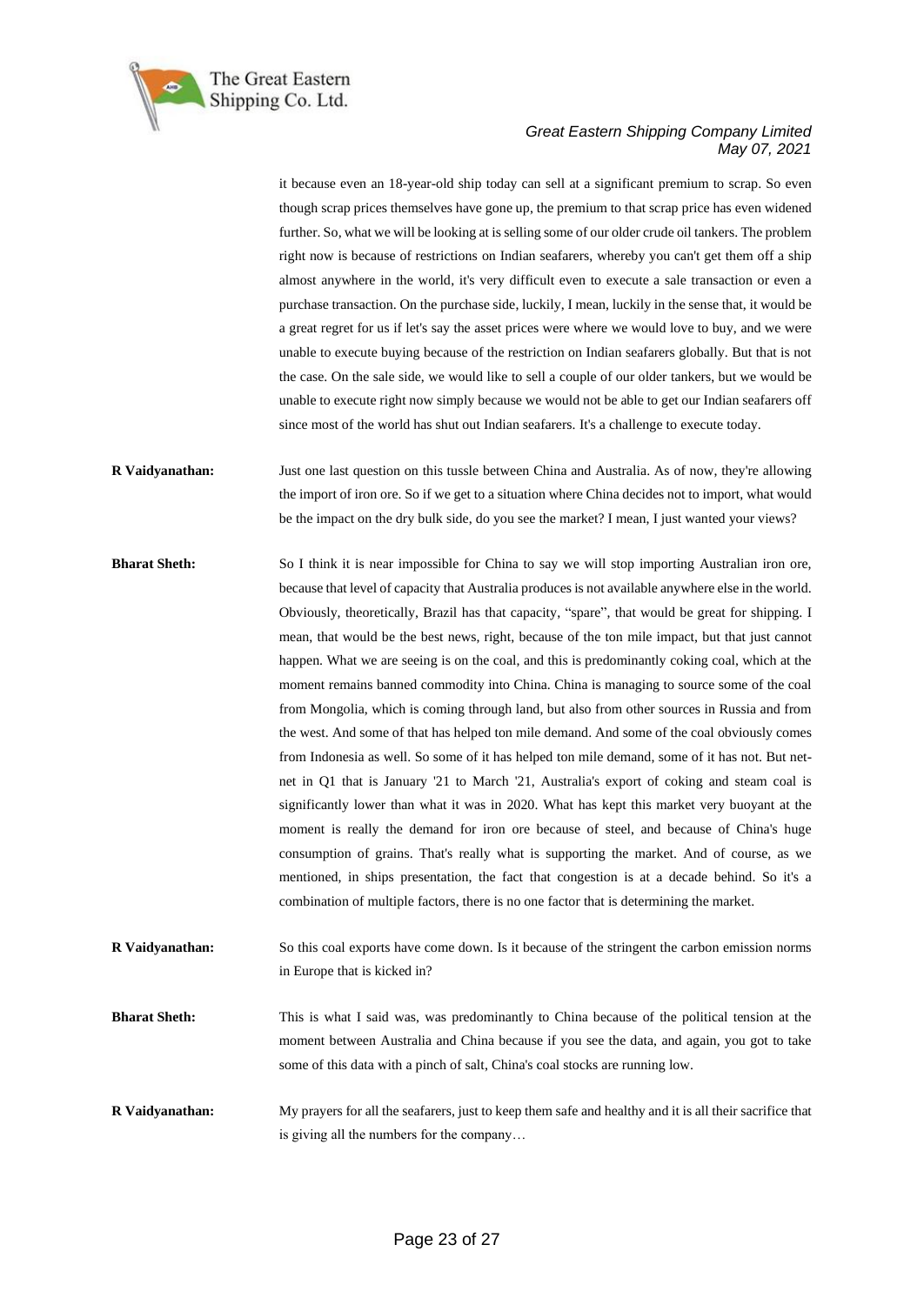

| <b>Bharat Sheth:</b>  | No doubt. So what we've also done is we have given them bonuses and lots of other incentives<br>for them. They are making the biggest sacrifice today, there is no doubt. And in fact, that's the<br>one community that is keeping global trade alive. You saw what happened with just three days<br>of disruption in the Suez Canal. So the seafarers are making the biggest sacrifice for the world<br>trade to continue today.                                                                                                                                                                                                                                                                                                                                                                                                                                                                                                           |
|-----------------------|---------------------------------------------------------------------------------------------------------------------------------------------------------------------------------------------------------------------------------------------------------------------------------------------------------------------------------------------------------------------------------------------------------------------------------------------------------------------------------------------------------------------------------------------------------------------------------------------------------------------------------------------------------------------------------------------------------------------------------------------------------------------------------------------------------------------------------------------------------------------------------------------------------------------------------------------|
| <b>Moderator:</b>     | Thank you. The next question is from the line of Jayesh Gandhi from Harshad H Gandhi<br>Securities Private Limited. Please go ahead.                                                                                                                                                                                                                                                                                                                                                                                                                                                                                                                                                                                                                                                                                                                                                                                                        |
| <b>Jayesh Gandhi:</b> | So my question is on offshore business. If we look at slide #30, am I correct in interpreting that<br>the fleet utilization, in the sense, the coverages for jackup rig it is 72% means that we have tied<br>up for 72% of the capacities for next year?                                                                                                                                                                                                                                                                                                                                                                                                                                                                                                                                                                                                                                                                                    |
| G. Shivakumar:        | You're referring to the presentation, which is on the website. That's correct.                                                                                                                                                                                                                                                                                                                                                                                                                                                                                                                                                                                                                                                                                                                                                                                                                                                              |
| Jayesh Gandhi:        | So in that case, do you see that this year we might have a better year than what last two years<br>we had in offshore business?                                                                                                                                                                                                                                                                                                                                                                                                                                                                                                                                                                                                                                                                                                                                                                                                             |
| G. Shivakumar:        | In the previous year, our rigs were fully employed through the year. This coverage basically<br>indicates as it stands today, how many of our operating days that we have of that category of<br>asset are covered. If we end at 72% it would be a worse outcome than the previous two years,<br>because in the previous two years rigs were working through the year.                                                                                                                                                                                                                                                                                                                                                                                                                                                                                                                                                                      |
| Jayesh Gandhi:        | The second question is we had some impairment of Rs.46 crores this quarter. Can you just<br>highlight what is that?                                                                                                                                                                                                                                                                                                                                                                                                                                                                                                                                                                                                                                                                                                                                                                                                                         |
| G. Shivakumar:        | Yes, there are two things; one is the normal impairment which happened on some offshore<br>supply vessels because of where the market is and based on the calculations that we do. The<br>second is that we had this I mentioned Greatship Rohini idling currently because she had an<br>accident she had a major fire, requires to undergo significant repairs if she is to be brought<br>back into fully operational status. Though, this is covered by insurance, as per the standard, and<br>as per discussions with auditors, they said, we should provide for the potential repair cost of it.<br>And therefore that has been provided as well. On account of both these items, which is<br>impairment of some vessels plus the Greatship Rohini it's not just 46 crores, it's a total of 65<br>crores, though there is only Rs.46 crores item appearing as impairment, under a different head<br>we have taken Rs.19 crores as well. |
| <b>Moderator:</b>     | Thank you. The next question is from the line of Shifakath RF from Shifakath RF & Company.<br>Please go ahead.                                                                                                                                                                                                                                                                                                                                                                                                                                                                                                                                                                                                                                                                                                                                                                                                                              |
| <b>Shifakath RF:</b>  | I wanted to check out why we are paying so low dividend in spite of having high EPS and high<br>cash earnings per share, the yield is hardly 2-3%.                                                                                                                                                                                                                                                                                                                                                                                                                                                                                                                                                                                                                                                                                                                                                                                          |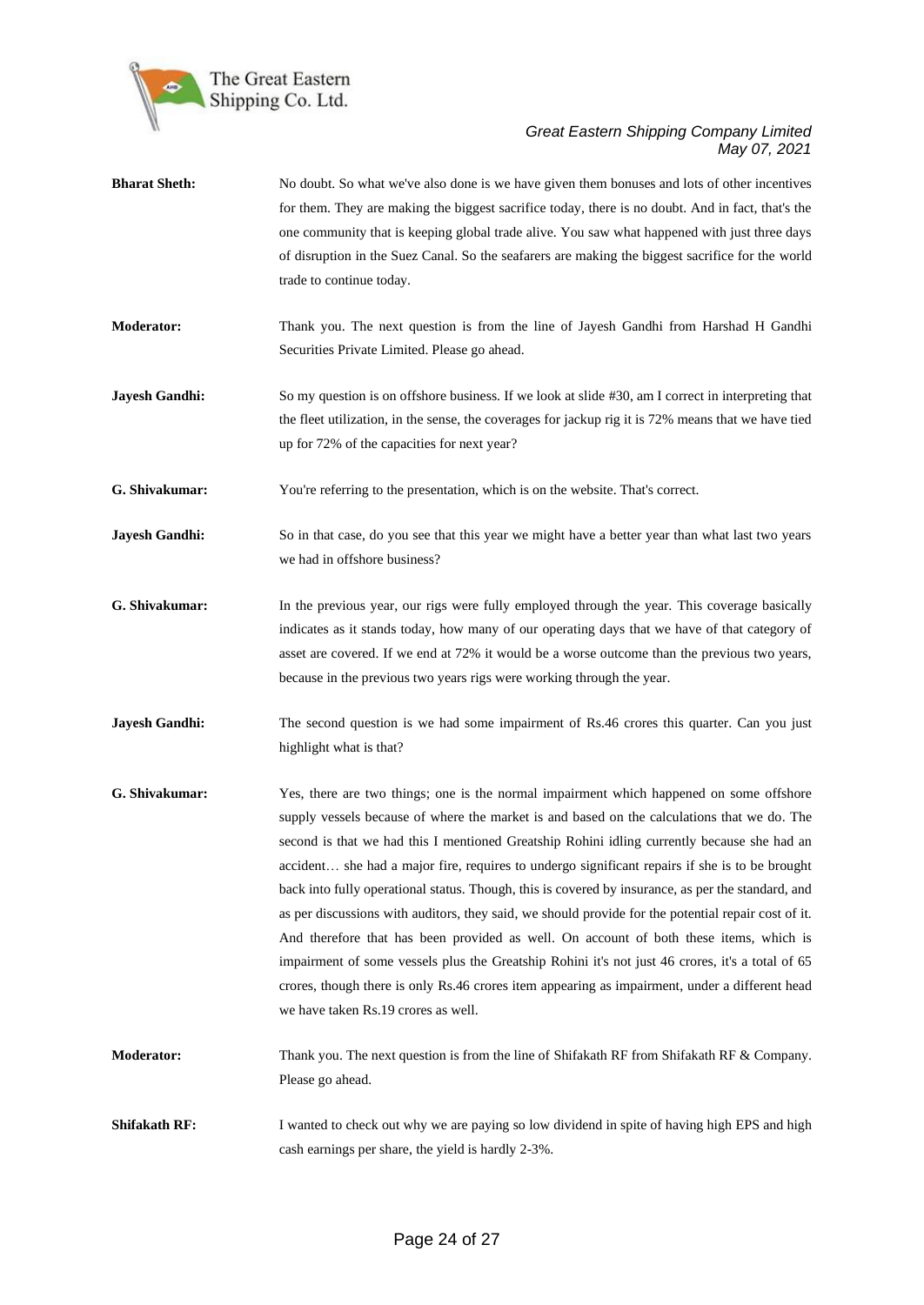

- **Bharat Sheth:** It's still amongst the highest yield companies. I think if I'm not mistaken, the average yield across majority of listed securities is around 1% in India. So a 3% yield is not bad.
- **Shifakath RF:** I understand that. But we have EPS of Rs.50 and a cash earnings per share of Rs.100. And rather than putting it in the hands of low interest rate investments, why not give it back to the shareholders?
- **Bharat Sheth:** If you look at the way we've paid out dividends when we've had lower numbers of profit, payout ratio has been much higher. And when we had a higher EPS, our payout ratio has been lower. I do agree with you that when you're sitting on cash, which is earning you 1%, why not pay to the shareholder? The thing is, we never take it back from the shareholder when we need to invest in stake, i.e. when we want to go and buy ships. And once you distribute this dividend out, right, we've not raised fresh capital, from shareholders. So then that money, that's gone. And the whole intention of retaining this money is to be able to acquire assets when the time is right and we have now shown successfully, that in the previous five years, on 20 of the assets that we bought, we have produced a dollar return of 15% on unlevered capital. So think of the return on equity on that transaction, right, or a series of transactions. I will agree with you if we have to sit on cash for 10 years, because then that would result in lower yield in business, but what we have seen the median trough to trough in asset classes is about three years. And I think I was telling one of the earlier speakers that even if we were to sit on cash for three years, and you get your price points, you more than make up for the fact that for the three years your cash is only 1%. And that's the only reason. Just a few years ago, when we actually had a loss and yet we declared a dividend of Rs.5.40 a share, because we have about Rs.2,000 crores in retained earnings under our dividend account.
- **Shifakath RF:** On a lighter note it would help if the dividend goes to the promoter also who can again buy back the shares from the markets which will increase the price of the shares.
- **Bharat Sheth:** Yes, but we are here to create long term value in the business and we are not here just to look at whether a promoter buy... this promoter is the most outdated concept in the world as you're aware. I think India may be possibly the only country where we still have a formal definition of the word, promoter. And in fact, if you see some of the founders of some of the big companies, their stock prices have rallied every time they sold. So, we are here to build long term value irrespective of whether the promoter owns one share or owns 100 shares.
- **Moderator:** Thank you. The next question is from Jagdish Vikas Sarda, an investor Please go ahead.
- **Jagdish V Sarda**: What is the EV upon EBITDA of GE Shipping today? What is your fair value estimation, sir?
- **G. Shivakumar:** Somewhere between four and five. Fair value estimation, the way we do it is the net asset value, we have no other way to estimate the fair value. So the NAV is from 510 to 550 valuing all our assets at market.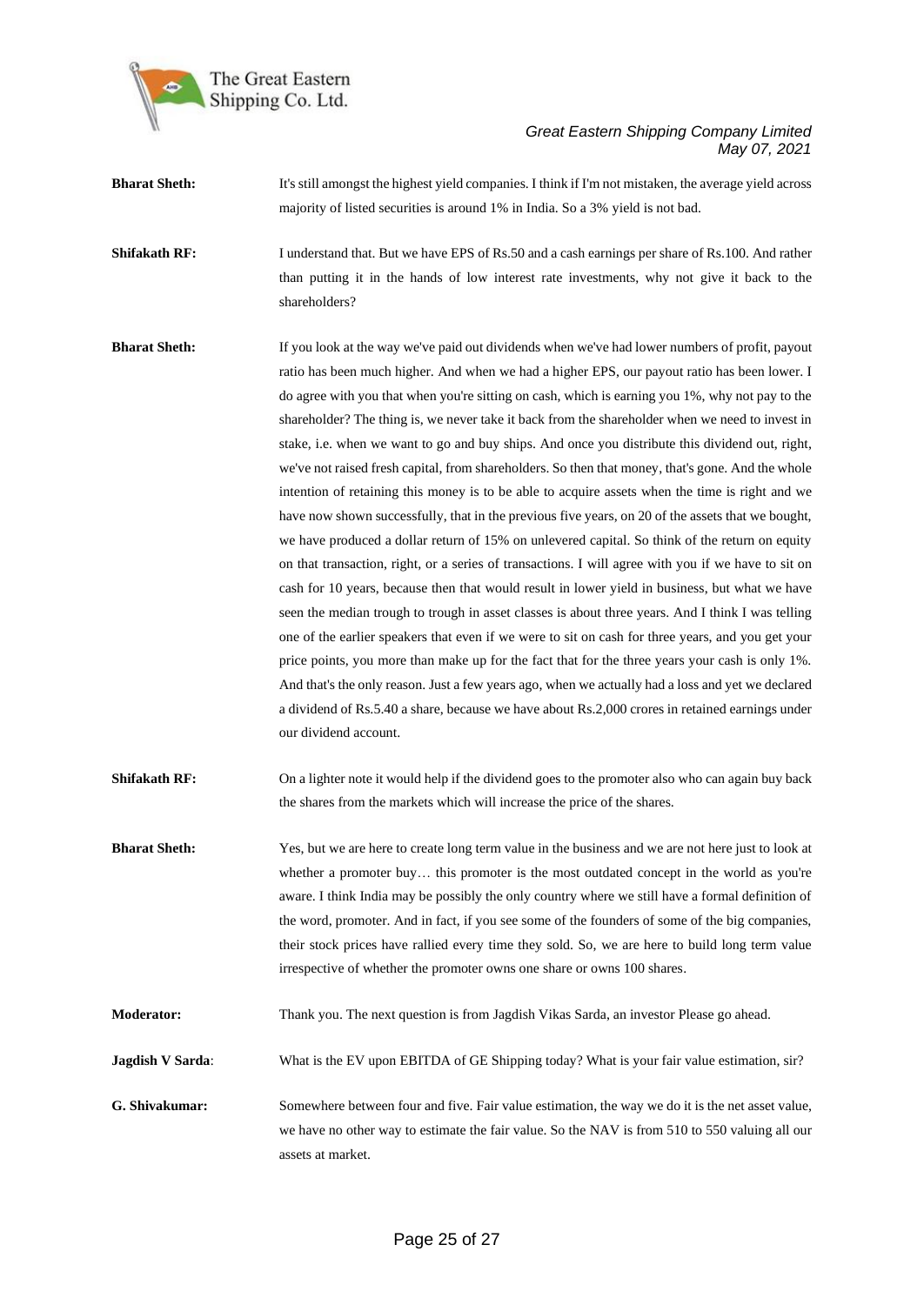

**Moderator:** Thank you. The next question is from Vaibhav Badjatya from HNI Investment. Please go ahead. **Vaibhav Badjatya:** So all the seafarers' issues that we are facing currently, what's your outlook on the same because I think a lot of countries are rejecting changeover of the crews and I think Indian ships can only use Indian seafarers if I'm not wrong. So, if this situation has to escalate, would you forecast any disruption in operations where we have to idle our assets for some time? **Bharat Sheth:** Let me answer it in two ways. One is as you rightly pointed out, we can only use Indian seafarers under the Merchant Shipping Act, and secondly, can we envisage a case where because of these problems that we are currently facing, and it has all escalated only in the last few weeks, some of our vessels idled because of crew changes, etc., the answer to that is yes, they could. That is the biggest challenge we are currently facing. **Moderator:** Thank you. The next question is from Vinay, who is an investor. The question is, there are reports of systematic closures of oil refining capacity over the years and Europe, US on account of low margins, ESG, etc., How do you see this impacting tanker demand? **Bharat Sheth:** So, tanker demand, long term, obviously, we remain very cautious on how this crude oil demand may play out. I think there will be times when the tanker demand goes up significantly and there will be times not only due to COVID, but because for the reasons that I've just been mentioned, alternate sources of energy and the fact that total hydrocarbons bit-by-bit getting challenged. So, I think we all need to be much more conservative in the way we look at long term demand for some of these commodities. But I just want to add that if you see what drives shipping freight rates, it's really not long-term demand, what really drives is our events, and it is these events that can lead to very, very large spikes in the business. So whether it was in April, May of last year, or even in the past, on multiple occasions we have just seen rates can go up, 100%, 200%, 300% in the matter of weeks and months. So this is event-linked sort of business in many times. I think you will continue to see the volatility. And as I've also mentioned, I do genuinely believe that because long-term demand remains challenge, you will see also the average age of scrapping, reducing and therefore, eventually in any commodity there will be supply/demand mismatch for a period of time and then there is equilibrium that comes through because prices lead to its own equilibrium. You'll never see in a commoditized business multiple years of one way street or one way movement. But we have to be very, very cautious and therefore, I repeat that we are wishing to be so very particular at the price points at which we are prepared to buy ships. **Moderator:** Thank you. The next question is from Sagar Gandhi from Future Generali India Insurance. The question is, when we say freight cost is currently 16% of commodity prices versus average of 20% on a long-term basis, what is the reference price that we need to track as an outsider? **Bharat Sheth:** So, I didn't say commodity prices, I said iron ore. So, in the example I gave, if you take iron ore as a commodity, the long-term median freight to commodity has been 20%. So we just normally take the biggest route which is Brazil, China and today, let's say iron ore is at \$200 and the freight is in the very low 30s, so, that is close to 16%. Now, if we were to get to its long term